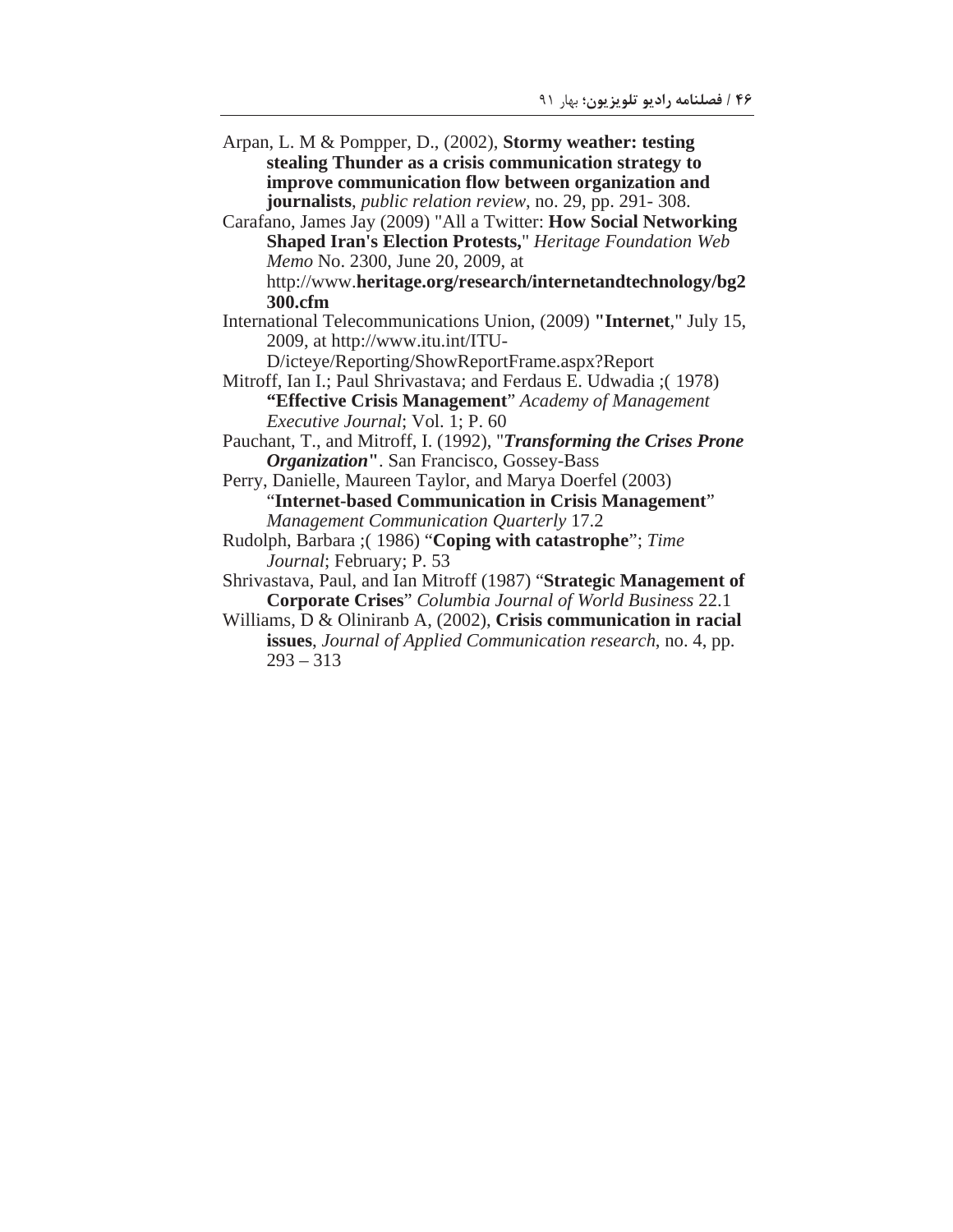فصلنامه رادیو تلویزیون/ سال مشتم/ شمارة ۱۹/ بهار ۱۳۹۱/ ۴۷-۴۷ / ۲۶ صفحه Quarterly Journal of Radio Television, 2012, Vol. 8, No: 19, 47-71, 25 Pages (تاريخ دريافت ٠/١٠/٥ پنیرش نهایی ۱۵/۱۱/۱۵

دکتر باقر ساروخانی`<br>صدیقه ایزددوست`

### ڃکيده

در مقالهٔ پیش رو سعی شده است تا با تحلیل و تبیین فیلمهای تماشاخانه کـه در تابسـتان سـال ١٣٨٨، از شبكة پنج سيما پخش شده است به لايههاى پنهـانى مـتن فـيلمهـا پـىبـرده و نظـام ايدئولوژيک حاکم بر آنها را با روش تحليل گفتمان اسـتخراج کـرد. در بخـش روش، الگــويي ترکیبی برای تحلیل متون ارائه می شود که مرکب از الگوهای نورمن فرکلاف و تئـو ون دایـک است. یافتههای هریک از متون، با مقولههای اساسی چون استعاره، تلویحات، انسجام موضعی، انسجام کلی، توصیفها، اغراق و بزرگنمایی مـورد تجزیــه و تحلیـل قـرار گرفتـهانـد. نتیجـه بهدست آمده حاکی از این است که فیلمهای تماشاخانه از ترویج فرهنگ دیـن اسـلام فاصـله گرفته و بیشتر گرایش به القای دیدگاههای غربی دارد و آنچه در سینمای غــرب ســاخته شــده است، حاوي دو رويكرد عمده منجي گرايي و آخرالزماني است. همچنين سـعي درالقــاي تفكّـر غربی و ترویج نحلههای گوناکون (بودیسم، شیطانپرستی و کابالا) دارد.

وا**ژگان کلیدی**: تحلیل گفتمان، فیلم کودک، اندیشهٔ دینی.

١. عضو هيئت علمي دانشگاه تهران.

٢. كارشناس ارشد مديريت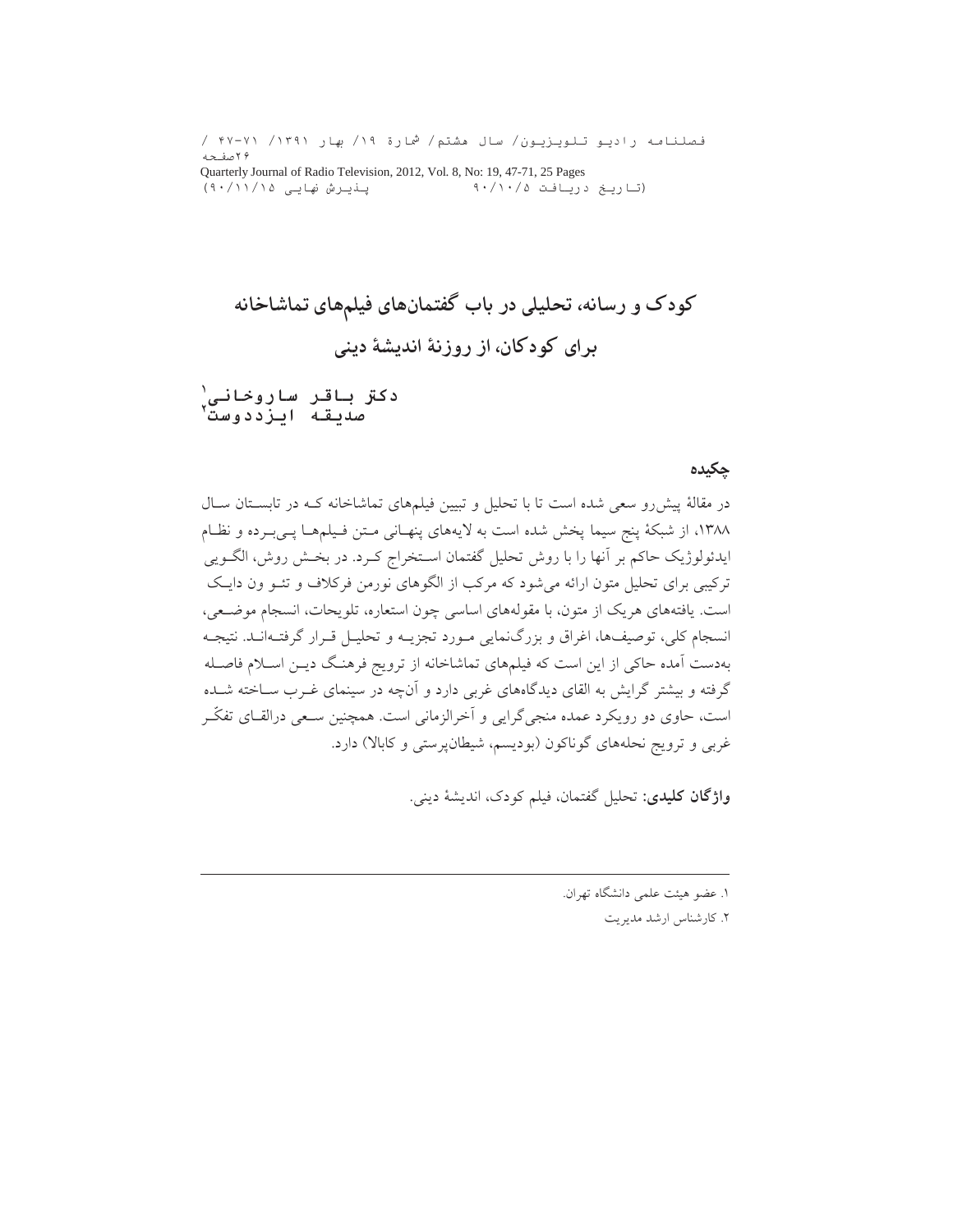مقدمه

با ورود به عصر اطلاعات، قدرت دچار تحول شده و اطاعتیذیری جامعــه تحــتـتأثیر شیوههای ناپیدا و غیرملموس اقناع و تبلیغ قرار گرفته است.

همانگونه که ساروخانی در کتاب «جامعهشناسی ارتباطـات» بـا اشــاره بــه یکــی از تحقیقات دربارهٔ نژادپرستان این مورد را بهخوبی تشریح کرده است. در این تحقیق ابتـدا دو عکس، یکی تصویر سیاهپوست آرام و دیگری تصویر سفیدپوستی چاقو به دسـت و در حال تهاجم، به نژادپرستان نشان داده شـد و سـپس از آنـان خواسـته شـد آنچـه را دیدهاند بیان کنند. نتیجه کــاملاً عکــس واقعیــت بــود چنــان کــه همگــی اظهــار داشــتند سیاهپوست چاقو بهدست و مهاجم بوده و سفیدپوست هیچ حالت تهاجمی نداشته است (۶۹:۱۳۸۷). بیش از صد سال پیش گوستاو لوبون در یکی از آثار خود با عنوان «روانشناسی تودهها» که از نخستین تألیفات در زمینهٔ روان شناسی اجتمـاعی اسـت، بـر عامل تکرار تأکید کرده و معتقد است آنچــه تکــرار مــیشــود ســرانجام در ژرفــتــرین زوایای ناخودآگاه انسان، یعنی در جایی که پایه و علل کردار وی شکل مـیگیــرد فــرو میرود، چنان که پس از مدتی حتی اگر عامل رفتار فراموش شود، رفتار باقی مـی مانــد. (گوستاو لوبون، ۱۳۶۹: ۱۴۶)

در عصر حاضر استفاده از زور و روشهای جبری آشکار، رنگ باخته و با ظهـور و بروز رسانههای همگانی و آشنایی بشر با اصول علمی و استفاده از فناوری جدیدی ک در اختیار اوست، به سرعت از بُعد زمان و مکان کاسته و با استفاده از رسانهها توانسته در عرصههای گوناگون زندگی حضور پیدا کند و اقناع را به بهتـرین و مـؤثرترین ابـزار برای حل مناسبات میان حاکمان، مردم و نیز آحاد مختلف مردم تبدیل کردهاست. از این طريق توانسته به ترويج افكار، عقايد و باورهاي خود بيـردازد. از ميـان ايـن رسـانه هـا، تلویزیون بهدلیل آن که بیشتر در دسترس همگان است و نیز همراهی صـوت و تصـویر باهم، توانسته تأثیرگذاری بیشتری داشته باشد، بهطوریکـه دنیـای تخیّلـی تلویزیـون از طریق به نمایش گذاردن انیمیشن برای کودکان، این دنیا را بـا دنیـای واقعیشــان یکســان تلقی و فکر میکنند زندگی واقعیشان بایـد همـان باشـد کـه تلویزیـون القـاء کـرده، در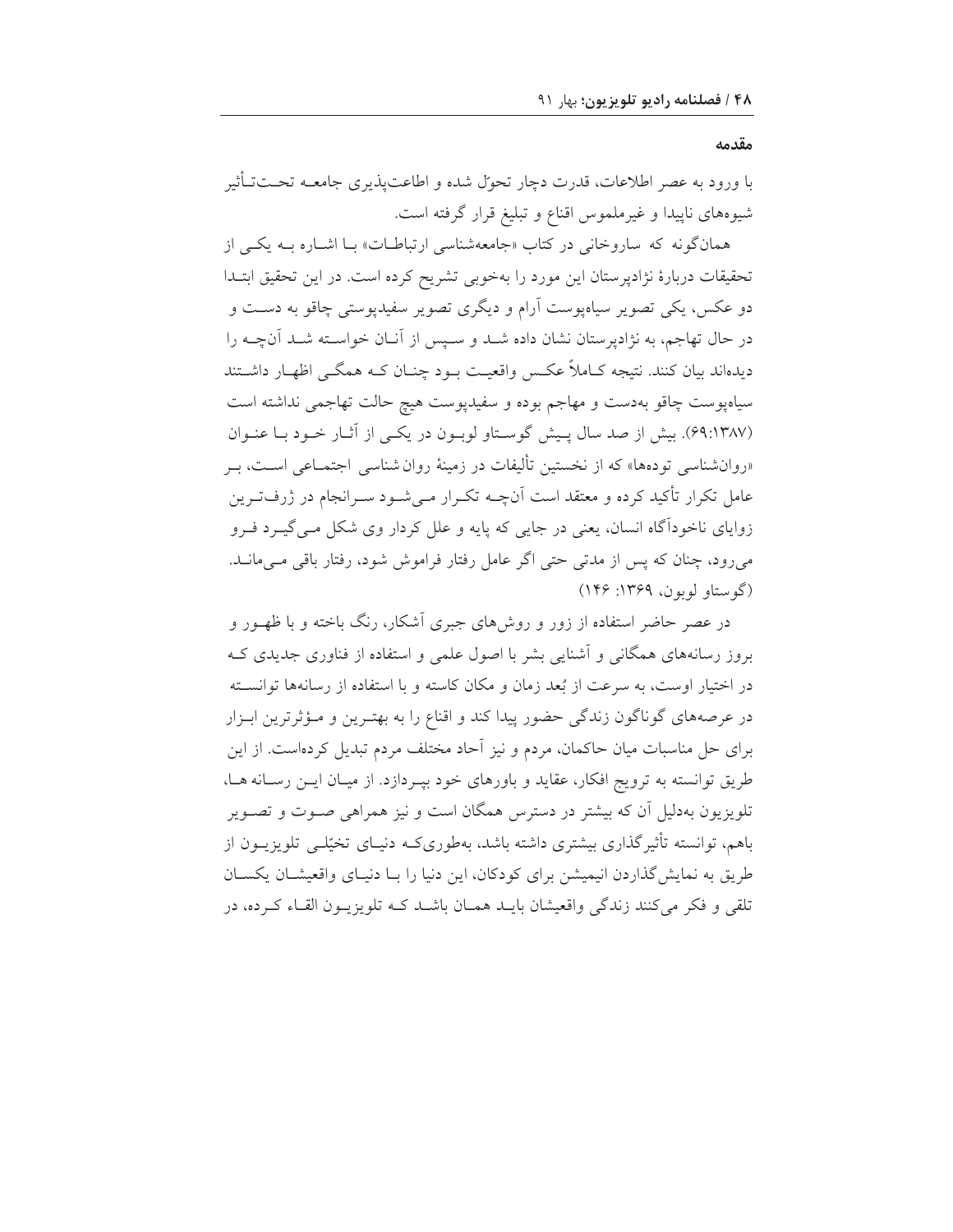صورتی که زندگی واقعی متفاوت از آن است.

کودکانی که به علت کاستی در سازوکارهای دفاعی، اندیشهٔ ساخته و پرداخت۱ای ندارند و به سادگی اندیشهها را می پذیرند و هر اندیشهای که به آنها انتقال می پابد آن را مهمترین میدانند و به دنبال تحقق آن میروند و به لحـاظ انعطـافپــذیری، آنچــه بــر ذهنشان رانده می شود در آن می ماند و جزئی از شخصیت آتی شان می شود و سـیس در رفتارشان انعکاس می یابد. کودکان آیندهسازان جامعه هستند، بنابراین جامعه به یردازش درست استعدادها و توانمندی های آنان وابسته است. (ساروخانی،۱۳۸۷ :۵)

از این رو خطر از همین جا آغاز میشود. اگـر مـا در مـورد کودکـان تحقیـق کـافی نکنیم، آنان را درست نشناسیم، برنامههای اثرگذار بر آنان را تحلیل علمی نکنیم، ممکـن است موجبات آسیب ذهنی، روحی وروانی برای کودکان فراهم کنـد. اگـر رسـانههـا، انديشههاي نامطلوب را القاء كننـد و از همـهٔ قــوانين خــاص القــاء بهــره گيرنــد، قطعــاً موجبات مسخ و انفعال کودکان را فراهم خواهند ساخت. متأسفانه هنوز پژوهش موثّقی در این زمینه صورت نگرفته است، درحالی که آیندهٔ جامعه در معرض تهدیـد اسـت. از طریق این رسانهها انسانهایی تولید میشوند که با ارزشهای دینی ما مغـایرت دارنـد و جامعه هم نمي تواند پذيراي اين نسل باشد. در نتيجـه، نـاهمخواني رسـانه بـا خـانواده باعث تشتّت در خانوادهها میشود و بهتبع آن هنجارهای جامعه در معرض خطـر قــرار می گیرد و کودکان هم نمی توانند این هنجارها را تشـخیص دهنـد و دچـار سـردرگمی مي شو ند.

اکنون، پرسش پیش روی این است که آیا برنامـههـای رسـانهٔ ملـی از جملـه برنامـهٔ تماشاخانه که بیشتر حاوی فیلمهای خارجی است، جنبهٔ دینی دارد؟ اگـر چنـین اسـت اين صبغهٔ ديني چيست و چگونه برجسته مي شود و انتقال مي يابد؟

این پژوهش درصدد است تا با تحلیل ارزشهای دینی و بررسی گفتمـان غالـب در فیلمهای برنامهٔ تماشاخانه که در تابستان ۸۸ ، هر روز، بهجز پـنجشـنبه و جمعـههـا، از شبکهٔ پنج سیما پخش شده، به نوع تفکّر و اندیشهایی که در ورای این فیلمها قرار دارد، دست یابد. با توجّه به این که اکثر فیلمهای برنامهٔ تماشاخانه خـارجی هسـتند و حـاوی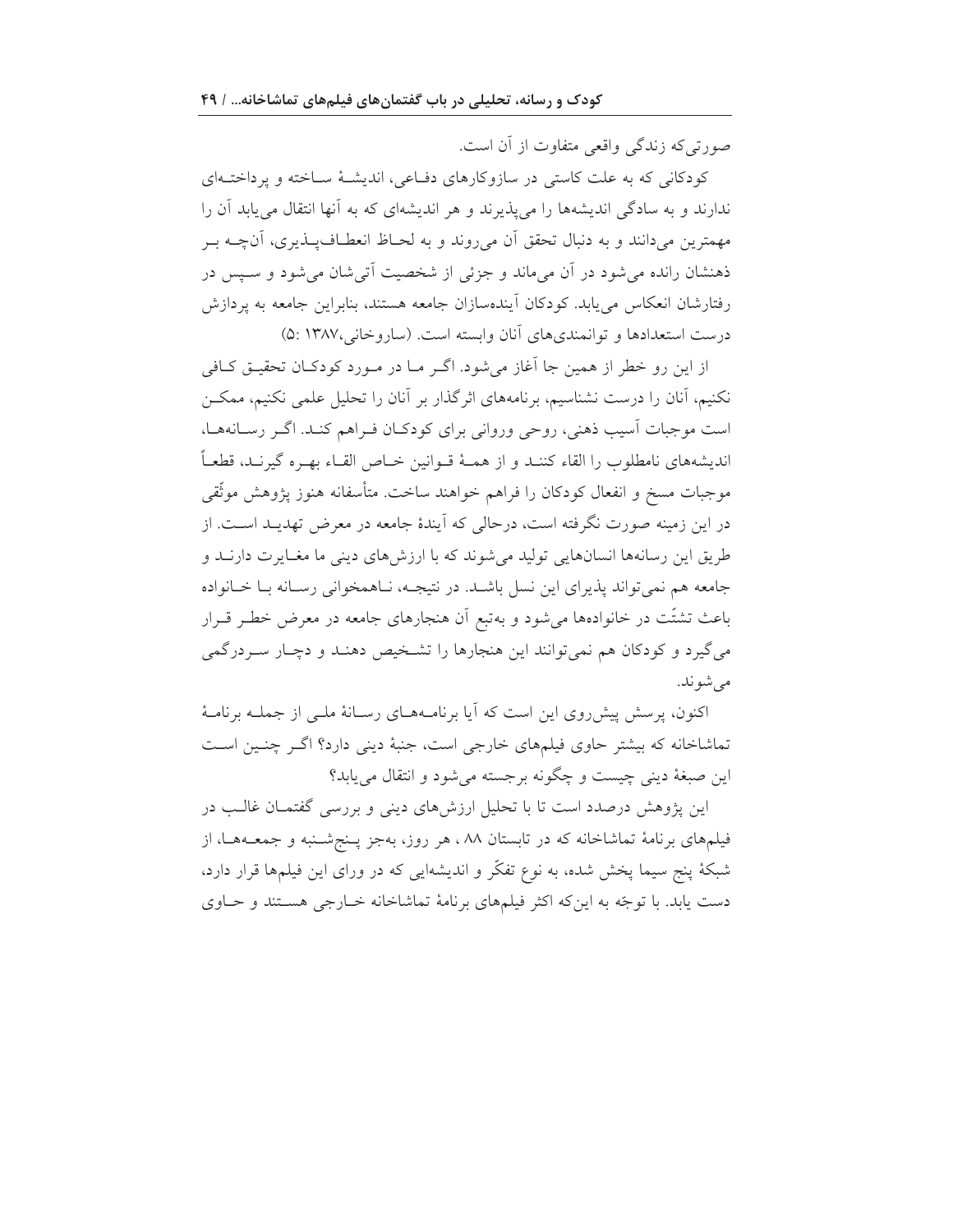پیامهایی هستند که با فرهنگ ما متناقض اند، جا دارد، این برنامههــا شــناخته شــوند و از این طریق جامعهپذیری رسانهای کودکان ایرانـی، بــه طـور دقیــق بــازتعریف، و عناصــر مسلّط در این جامعه پذیری شناسایی شوند. از یک طرف پیامها را شناسـایی کـرده و از طرف دیگر آنها را مورد ارزیابی، نظارت و کنترل قرار داد.

بنابراین، مسئله و پرسش اصلی پژوهش حاضر این است کـه آیـا اندیشـهای کـه در ورای فیلمهای برنامهٔ تماشاخانه وجود دارد با اندیشـه و باورهـای اسـلامی در تبـاین و تناقض است؟ و آیا بیشتر گرایش به القای دیدگاههای غربی دارد؟

طی سالهای اخیر رسانههای گروهی، بهخصوص تلویزیون، با بهرهگیری از فیلمهای کودک خارجی توانسته بهعنوان منبع مهمی برای پر کردن اوقات فراغت کودکان باشد. پارهای اوقات محتوای این فیلمها سنخیّتی با ارزشها و اعتقادات دینی ما ندارد، از این رو شناخت اندیشهها، باورها و عقاید و خواستهایی که از این رسانه منبعث می شود برای افراد جامعه ضروری است، چون با سرنوشت نسل أتبی جامعه سروکار دارد، کمیّت و کیفیّت آن را میسازد و با آن آینده را ترسیم میکند. همچنین روابط والدين و فرزندان تحت تأثير القائات اين نوع فيلمها شكل مي گيرد. از اين رو کنترل و نظارت را نباید از نظر دور داشت. نظر به این که به لحاظ ارتباطی و رسانهای هنوز کار علمی و پژوهشی درخصوص انطباق ارزشهای دینی در فیلم کودک انجام نشده، در نظر است، ضمن بررسی این موضوع لایههای زیرین و نهانی موجود در این فیلمها را مورد مداقه قرار دداد تا از این طریق پی برد که آیا پیامهایی که در دل این فیلمها نهفته است با دین اسلام در تضاد و تباین است یا خیر؟

چارچوب نظری این پژوهش، مبتنی بر رویکرد نظری فوکو، در خصوص گفتمـان و قدرت است. حوادث سال های ۱۹۶۷ به فوکو و همراهانش آموخت کـه قـدرت مسـلّط می تواند با استفاده از اهرمهای قدرت، به بازتولید و حتی تقویّت قدرت پردازد. مفاهیم کلیدی فوکو در این باب چنین است:

نظام حقیقت: فوکو عقیده دارد که قدرت اجازه میدهد، صـاحبان قــدرت از طریــق کنترل مدرسه و رسانههای جمعی، واقعیت را دستکاری و هم تحریف کننـد و درنتیجـه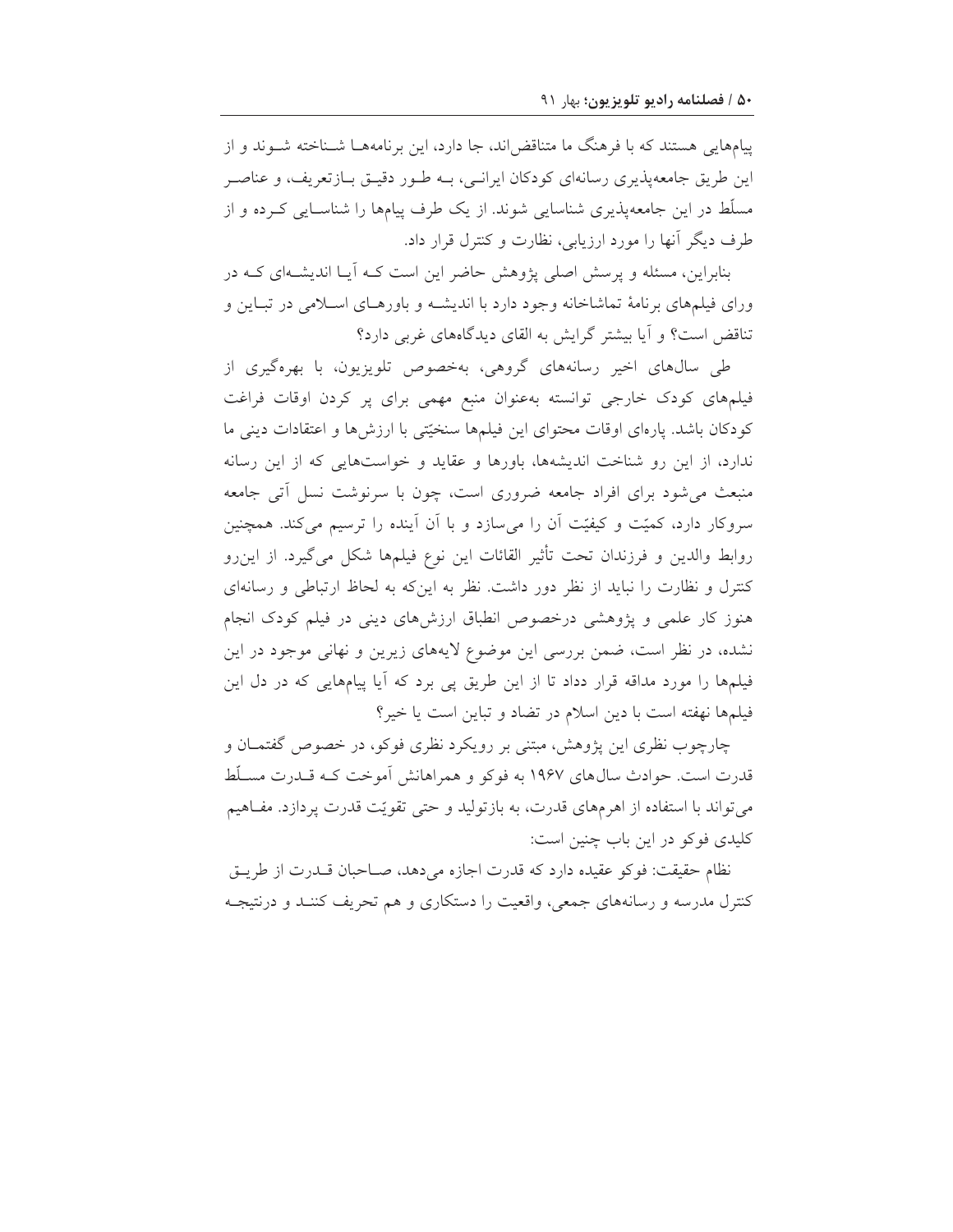بر استیلای خود نه تنها تداوم، بلکه قوام بخشند. بنابراین، رسانهها و مدرسه کانالهای جريان قدرت و ايدئولوژي مسلّط و ضامن تداوم و بازتوليد آنند.

در حوزهٔ دانش: به نظر فوکو، در اثر «قدرت دانش»، دانش نیز از حوزهٔ قدرت جـدا نيست. ما نيز به پيروي از او، در پي يافتن ارادهٔ معطـوف بــه قــدرت و البتــه پنهــان، در گفتمان فیلمهای برنامهٔ تماشاخانه که اکثراً خارجیانـد، هسـتیم و تمـام سـعی خـود را، برای اَشکارسازی این قدرت ملبس به پوشش های گوناگون، مـی کنـیم. نظـر بــه اینکـه ساختار هر متنی، از جمله فیلمهای مورد مطالعه در پژوهش حاضر، با ساختار اجتماعی و سلطهٔ موجود در آن، به نوعی هماهنگ به نظر میرسـد، مـا سـعی مـیکنـیم، از ایــن دیدگاه به آشکارسازی روابط پنهان قدرت بهره برده، به تفسیر و تبیین بازتولید گفتمـان فیلمهای برنامهٔ تماشاخانه و اثرات آن بپردازیم. از این رو نظرات فوکو در مورد گفتمان قدرت مي توانند راهنما و الگوى خوبي قرار گيرند:

نظام آموزشی، جزئی از گفتمان جامعه: باید توجّه داشت، دانش و مجراها و ابزار آن تمامی گفتمان نیست. گفتمان تابع جریان نشر، از یک سو و اشاعه از سوی دیگر در تمامی جامعه جریان دارد و سازمانهای آموزشی و خود دانش در درون آن جای میگیرند و معنی می شوند، نظامهای آموزشی که مولّد گفتمان هستند هم تحت تأثیر ساختار قدرت سیاسی جامعه قرار دارند و هم به نوعی تولیدکننده و موجب بازتولید آن می شوند. به عبارت دیگر، به قول فوکو، دانش و قدرت در درون گفتمان یکی می شوند. گفتمانها برای فوکو هستهٔ قدرتاند. گفتمانها را باید از این دیدگاه نگریست که چگونه سازندهٔ روابط قدرتند نه از دیدگاه نویسنده یا خوانندگان آن. بدینسان از دیدگاه فوكو، گفتمان در لايههاي زيرين و ساختار جامعه جاي مي گيرد.

گزارهها، قدرت و گفتمان: منظور فوكو از گفتمان، تودهٔ بیشكل عبارات و گزارههایی است که در آن، دیرینه شناس، نظم و قاعدهٔ پراکندگی را کشف میکند. واحد یا «اتم تحلیل» برای فوکو گزاره (حکم) است؛ مجموعهای از علائم که درون یک گفتمان دارای معنا است. به اعتقاد فوکو، ماهیّت گزاره یا حکم، «نسبی» است و برحسب استفاده و شیوهٔ بهکارگیری آن نوسان پیدا میکند. بر این اساس می توان در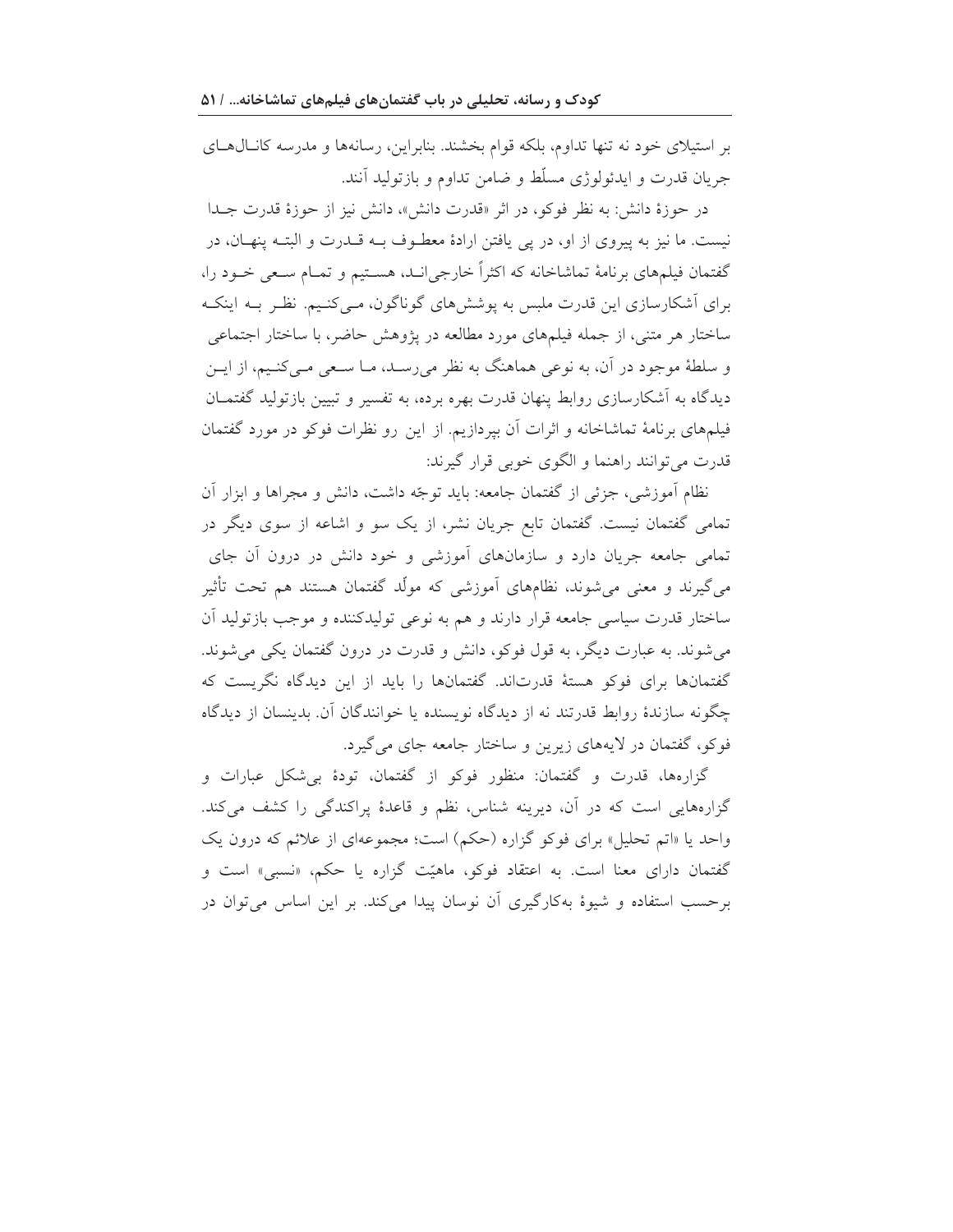گفتمان نظم نمادینی دید که به افراد قلمرو خود، امکان صحبت و ارتباط با یکدیگر را می دهد. بنابراین هر گفتمان نظمی دارد؛ اما گفتمانهای مختلف از نظم یگانهای برخوردار نيستند.

فوکو و گفتمان مدرنیته: دیدگاههای فوکو در یک پارادایم اصلی شکل می گیرد و آن نفي انديشة الوهيت است. بشر جامعة صنعتي از نظر فوكو خدا را يا فراموش كرد و يا از اساس به نفي آن پرداخت. از اين رو، حيات او از لايتناهي به تناهي كشيد.

جدایی انسان از خداوند، نفی جهان بعد از دنیای ما را به دنبال داشت. بشر نه تنها دچار پوچی شد بلکه از عالم والا برید و به جهان خاکی تن داد و در امتداد این اندیشه دچار آفتهایی چون مادّهگرایی، پوچیگرایی، مصلحتگرایی و آنیّت شد. تهی بودن این گفتمان از معنی و معنویّت که نیاز طبیعی انسان است، ناپایداری آن را رقم زد. دوران پستمدرن را دورانی می بینیم که در آن آشتی بین انسان و آفریدگار معنای آشتی انسان با ذات هستی خود را بههمراه دارد. بسط توجّه به معابد مقدّس، گرایش به خداوند و نگاه همهجا به خدای جدید'، موجب شد، حتی در بعضی نقاط جهان، سیاستمداران را نیز مأمور خداوند در روی زمین بدانند.

بيريو کف دربارۂ نقش فرهنگي ۔ايدئولوژي تلويزيون مي گويد: تلويزيـون بــهعنـوان وسیلهای برای شکل دادن به افکار عمومی با زیر پوشش قراردادن معضلات اجتمــاعی و مسائل مربوط به سیاست داخلی و خارجی و همچنین با عرضهٔ برنامـههـای تفریحـی و نمایشی، خود را می نمایاند. بدون توجّه به نوع برنامهای که از تلویزیون پخش می شود، این وسیلهٔ ارتباطی در هر حال، ملزم بـه ارائـهٔ یـک پیـام ایـدئولوژیکی اسـت. تعـدد و گوناگونی اشکال و قالبها، روشها و متونی که بهوسـیلهٔ برنامـهسـازان بـهکـار گرفتـه میشود، در واقع بیانگر مجموعهای از اصول و گرایشهای ایدئولوژیک تلویزیـون و یـا به سخن دیگر مبیّن وظایف اصلی است که در زمینهٔ ایــدئولوژی از ســوی طبقــهٔ حــاکم براي تلويزيون تعيين مي شود.ايــن ايــدئولوژي مــنعكس2ننــده وضـع ملــي، فرهنگــي و سياسي خاص كشور مربوطـه اسـت (بيريوكـف،١٣٧٢). هـايبرت معتقـد اسـت:

<sup>1.</sup> neo-pantheism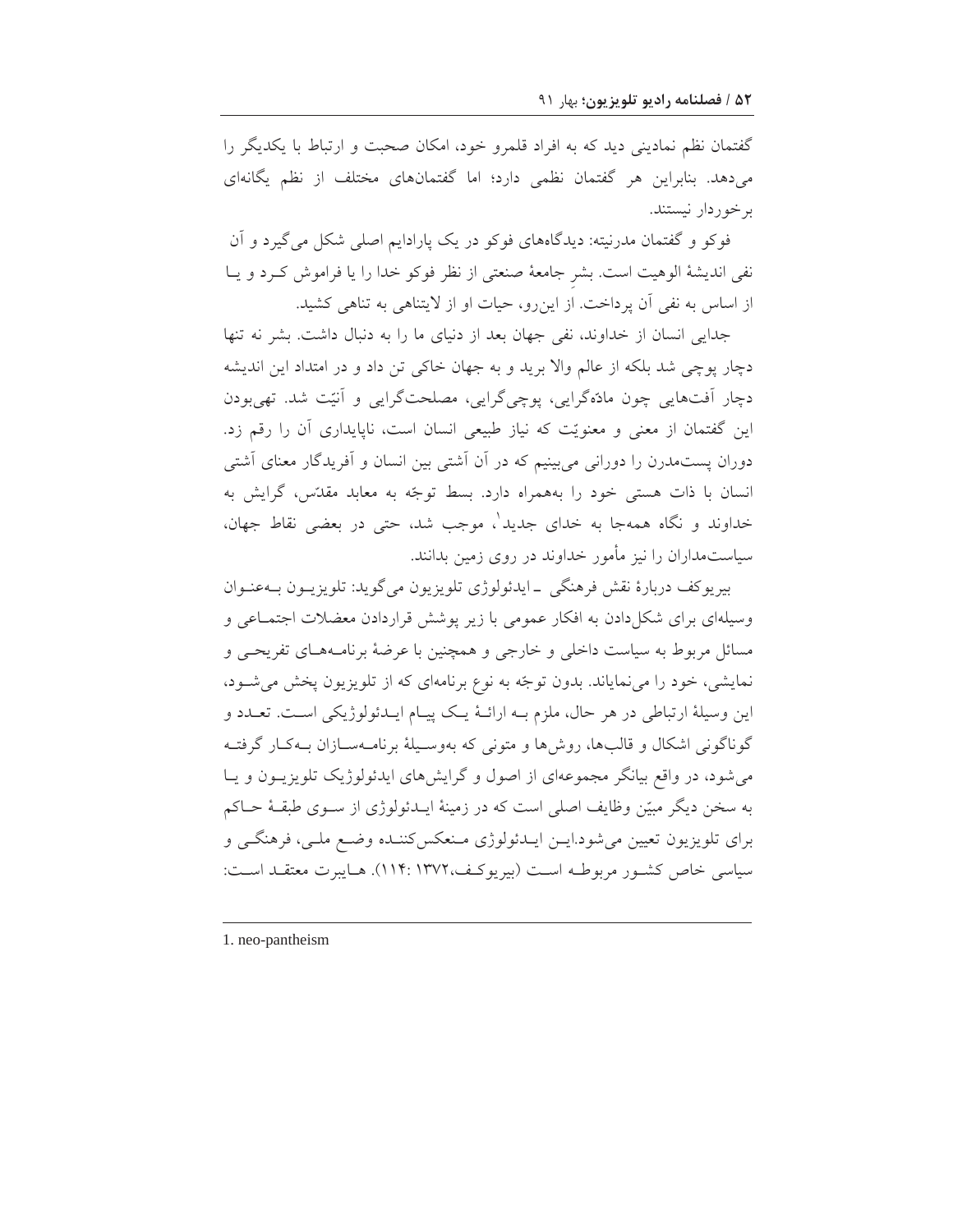شواهد و مدارک موجود در زمینههای ارتباطی نشان می دهند که مـا از مرحلـهٔ شـناخت به مرحلهٔ ادراک میرسیم و تغییر عقاید و ارزشهایمان پیش از تغییـر رفتـار بــهدسـت می آید. همچنین آسانتر است که در مرحلهٔ شناخت دست به خلــق ارزش۵حـای جدیــد زد؛ زیرا دریافت عقیدهٔ جدید اَسانت ِ از تغییـر دادن عقایـد موجـود اسـت و بـالاخره بهوجود آمدن تغییرات اساسی در رفتار امر بی نهایت سختی است. (هایبرت،۱۹۷۵ :۵۵)

لاسول ٰ معتقد است تلويزيون ييام را انتقال مىدهد و ايــن پيــامهــا انــواع گونــاگونى (اخلاقی، ارزشی، سرگرمی و تفریح، اطلاع رسانی و...) دارند. با این پیامها، مجموعهای از ارزشها و مفاهیم منتقل می شوند. پس وجه مشترک پیامها داشتن بار ارزشی است و این ارزشهای شکل گرفته و منتشرشده، نوعی ایــدئولوژی را مــیسـازند کــه از جامعــه بهعنوان یک کل حمایت می کند. (لاسول، ۱۹۴:۱۹۴۰)

دیدگاهها در حوزهٔ دین: از نظر دورکیم<sup>۲</sup> «دین یک نظـام یکپارچـهٔ عقایــد و اعمــال مربوط به چیزهای مقدس است. یعنی همان چیزهایی که جدا از پدیدههای عـادی|نــد و ازمحرمات به شمار می آیند. عقاید و اعمالی که همهٔ کسانی را که به این عقاید و اعمـال معتقدند در یک اجتماع واحد اخلاقی به نام کلیسا یکپارچه میسازند» (دورکیم،۱۳۸۶: ۴۷). پیتر برگر " (۱۳۸۱) می گوید: چندگانهشـدن زیسـت جهـانهـای اجتمـاعی، تـأثیر عمدهای در حوزهٔ دین داشته است. دیـن، سـاختاری شـناختی و هنجـاری اسـت کـه احساس بودن در کاشانهٔ خود در جهان هستی را برای انسان ممکن می سازد. بـه زعـم برگر، این موقعیت درجهان مدرن سست شده و مشهورترین پیامد آن، خصوصـیشـدن دين بوده است. (ص ٨٩).

یکی از رویکردهای گفتمانی که به تحلیل رخدادهای اجتماعی ــ سیاسی می پـردازد، تحلیل انتقادی گفتمان است. تحلیل انتقادی گفتمان از طریق غیر طبیعی سازی کنش های گفتمان و متون یک جامعه، یعنی با شفاف و قابل رؤیتساختن آنچه در گذشته ممکن بود نامریی و به ظاهر طبیعی جلوه کند، عمل می کند و تحلیل گران انتقادی سـعی دارنــد

- 1. Lasswell, H
- 2. Dorkim
- 3. Berger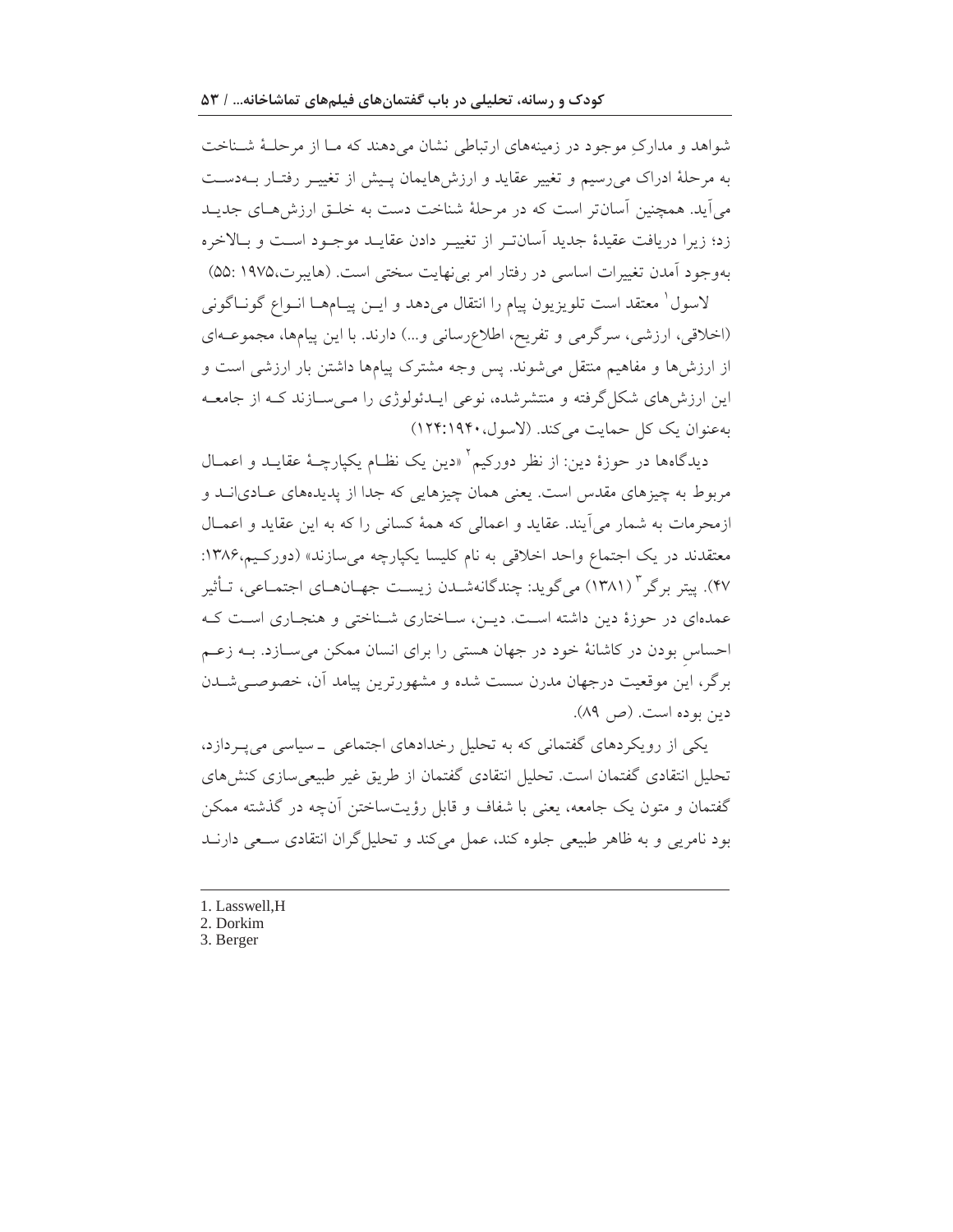تا درهم تنیدگی کنشهای گفتمان زبانی را با ساختهای سیاسی \_ اجتمـاعی در سـطح گستردهتر قدرت و حاکمیت به تصویر بکشند. (اَقاگل زاده، ۱۳۸۵: ۱۴۷)

در تحليل گفتمان، تنها لغات مجرَّد و انتزاعي معنادار نيستند، لغات در جملات و سيس فحواي ارتباطي انسانها معنى واقعى خود را مي يابند. از ديدگاهي باز هم وسيع تر، می توان گفت «گفتمان، سازندهٔ معنا در ارتباطات اجتماعی است، شکل دهنده ذهنیّت در روابط سیاسی و نیز روابط قدرت است. هر فعالیّتی در قالب تعاملات فرهنگی که به تبادل معنا بیانجامد نوعی گفتمان است و به تعبیر «تیم دانت» وقتی ما با افرادی که با ما هم عقیده هستند صحبت میکنیم یا با کسانی که با ما اختلاف نظر دارند، جدل میکنیم، این کنشها را از رهگذر زبان انجام میدهیم، و اینگونه، ارتباط برقرار میکنیم. افراد حتی میتوانند ایدههای خود را در تصاویر، حرکات و ارتباطات غیرکلامی بیان کنند، پس تمامي اشكال ارتباط فرهنگي مي توانند گفتمان تلقي شوند. (تاجيک،١٣٧٨: ۶)

بر این اساس، ما زبان را همچون فوکو یک عنصر منفعـل کـه تحـت تـأثیر پیرامـون خود قرار می گیرد، نمیشناسیم. بلکه زبان را عنصری اثرگذار در تغییر هر آن چیزی ک با آن در ارتباط است، میدانیم. همان طور که شیوهٔ صحبت کردن مـا نـوع ارتبـاط مـا را مشخص می کند، انعکاس جهان ما و هویت ما نیز می باشد.

## روش

در این پژوهش، برای تحلیل و تبیین فیلمهای سینمایی برنامهٔ تماشاخانه بـرای رسـیدن به لایههای پنهانی متنهای فیلمها و کشف نظام ایـدئولوژیک حـاکم بـر آنهـا، از روش تحلیل گفتمان استفاده شـده اسـت. ایــن روش، روشــی کیفــی اسـت کــه، از اصــلاح روش هاي اوليهٔ تحليل رسانهها، حاصل شده است. اصلاحي كـه، شـالودهٔ زبـانشناسـي دارد. تحلیل انتقادی گفتمان، به طور عمده تشریح دادههای کیفی است و نـه دادههـای كمّى. «تحليل گفتمان، در سه سطح انجام مىشود: توصيف، تفسير، تبيين.

در این مقاله سعی بر آن است تا از سه سـطح نـامبرده، بـا اسـتفاده از مـدل عناصـر گفتمانی فرکلاف و ون دایک، استفاده شود. ابتدا به مقایسهٔ نظری از الگـوی فـرکلاف و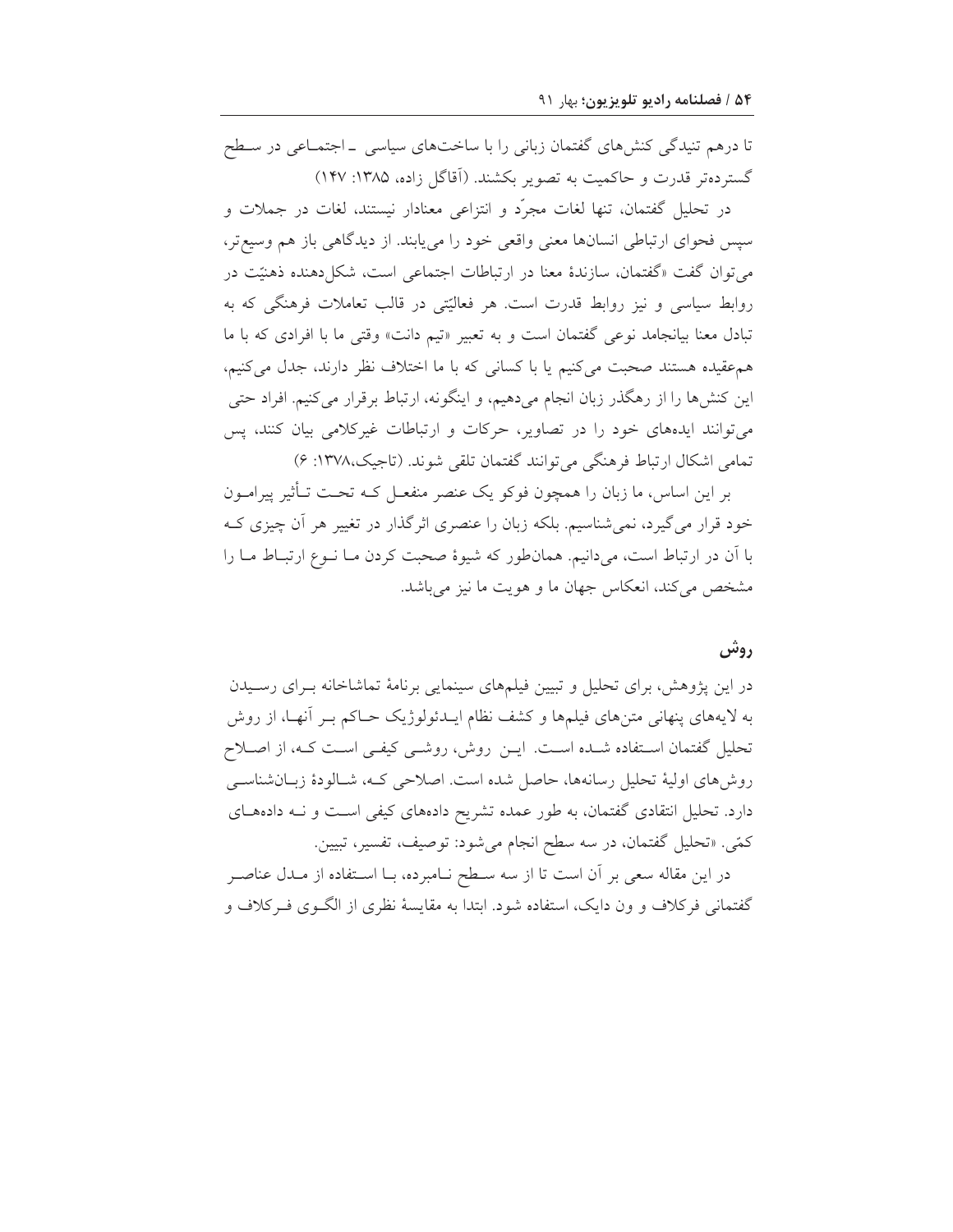کودک و رسانه، تحلیلی در باب گفتمانهای فیلمهای تماشاخانه... / ۵۵

ون دایک پرداخته، سپس به عناصر گفتمانی فرکلاف و ون دایک، مورد بررسی در ایس مقاله، اشاره می شود.

بنیادیترین پرسش ون دایک در تحلیل گفتمان این است کـه چگونـه سـاختارهای اجتماعی به ساختارهای گفتمانی مرتبط میشوند؟ جواب وان دایک این است کـه ایــن ارتباط به شکل مستقیم صورت نمی گیرد چرا که اگر این گونه می بود دیگر هـیچ نیـازی به ایدئولوژی نبود و تمام کنشگران و فعالان اجتماعی در یک زمان مشخص میبایست چیزی مشابه هم می گفتند و کنش یکسان از خود بروز میدادند. الگوی ون دایک شامل سه مؤلفهٔ کارکردهای اجتماعی، ساختارهای شناختی و بیان و بازتولید گفتمانی بود. در الگوی فرکلاف با سهگانهای دیگر روبرو هستیم:

تبعد اول متن يا تحليل گفتمان است كه مشتمل بر تحليل سطح خرد ماننـد تحليـل واژگان، نحو و جز اَن و سطوح کلان ساختار متنی مانند مؤلفههای بینفردی دخیـل در متن است.

تبعد دوم، عبارت از تحلیل پرکتیس های گفتمان است. این سطح سعی می کنـد بـه چگونگی ساخت، تفسیر و همچنین توزیع یک متن بپردازد. فرکلاف در ایـن سـطح بـا نظم گفتمانی درگیر میشود. (او این اصطلاح را از فوکو وام گرفته است)

تبع*د سوم، بررسی پرکتیسهای اجتماعی* که به شکل ویژهای به رابطهٔ میان قــدرت و ايدئولوژي با گفتمان مي پر دازد.

گرچه الگوهای فرکلاف و ون دایک هر دو دارای سه بُعد هستند امـا ایــن دو الگــو تفاوتهایی با هم دارند. جایی که ون دایک الگوهای ذهنمی و سـاختارهای شـناختی را میانجی ایدئولوژی و گفتمان مـیدانـد، فـرکلاف ایــن میـانجی را در دل پـرکتیس۵حـای گفتمانی میداند که از طریق آنها یک متن تولید و توزیع میشود. با این حـال فـرکلاف به تبعیت از ون دایک این نکته را ابراز میکند که تحلیل پرکتیسهای گفتمانی متضــمن تحلیلهای اجتماعی ــ شناختی و تحلیلهای بـینمتـون اسـت. پـرکتیسهـای گفتمـانی فركلاف داراي دو بُعد اساسي است: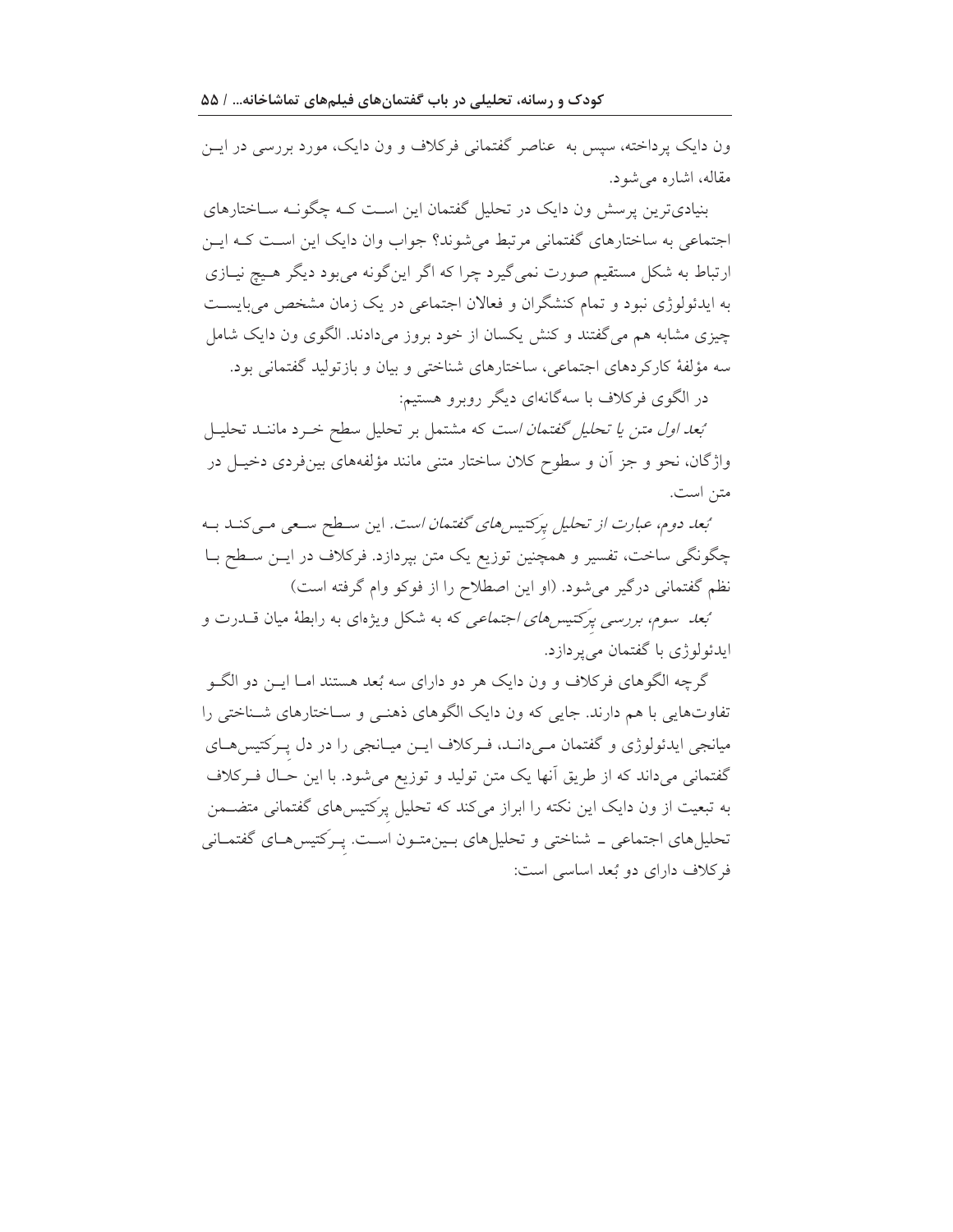۱. بازاری و کالایی شدگی عرصهٔ گفتمان ۱

۲. دموکرات و گفتگویی شدگی عرصهٔ گفتمان<sup>۲</sup>

از منظر فرکلاف بین ساختارهای خرد و کلان گفتمانی رابطـهای دیـالکتیکی وجـود دارد. «به هيچ وجه نمي توان گفت كه كنش هـا يـا رخـدادهايي خـرد، از جملــه تعامــل كلامي، در موقعيتهايي كه أنها را شكل مي دهند از اهميتي فقط موضعي برخوردارنـد، چرا که هر کنشی در بازتولید ساختارهای کلان سهیم است.» (ف کلاف، ۱۳۷۹: ۳۹) فركلاف ازهمين ايده به مفهوم بنيادين «نقد» يل مي;ند. از منظـر فـركلاف نقــد عبــارت است از «آشکارسازی ارتباط متقابل بین چیزها.» (فرکلاف،۱۳۷۹: ۴۰)

عناصر گفتمانی از منظر ون دایک و فرکلاف:

۱. **تلویحات**": نظرات و عقاید همواره به شکل صریح و روشن بیان نمیشوند بلکـه گاهی بر مبنای دلالتهای تلویحی و ضمنی شکل می گیرند.

۲. اغراق و بزرگنمایی: بـر مبنـای مربـع ایـدئولوژیک، ایـن عنصـر گفتمـانی بـا بزرگ نمایی ضعفهای دیگری و اغراق در نقاط قوت خود همراه است.

۳. **استعاره** ٔ: استعاره وسیلهای برای بازنمایی جنبهای از تجربه برحسـب جنبـههــای دیگر آن است و بههیچوجه منحصر به آن نوع گفتمان نیست کـه بـهصـورت کلیشـهای مرتبط با أن فرض مي شود، يعني شعر و گفتمـان ادبـي؛ امـا كليّـه جنبـههـاي تجربـه را می توان بر حسب هر تعداد استعاره بازنمایی کرد و رابطهٔ بین استعارههـای بـدیل اسـت که مورد توجّه خاص قرار می گیرد؛ چرا که استعارههای مختلـف دارای وابسـتگیهــای ايدئولوژيک متفاوتي هستند.

۴. **توصـيفهــا**": رويــدادها در ســطوح مختلفــى توصــيف مــىشــوند. «اگــر مربــع ایدئولوژیک را در نظر داشته باشیم، باید انتظار داشت که اعمال خوب «ما» و اعمال بـد «آنان» با گزارههای مفصّل، خاص و در دو سطح متفاوت توصیف شـوند و در شـکل

<sup>1.</sup> marketization or commodification of discourse

<sup>2.</sup> conversationalization or democratization of discourse

<sup>3.</sup> implications

<sup>4.</sup> metaphor

<sup>5.</sup> descriptions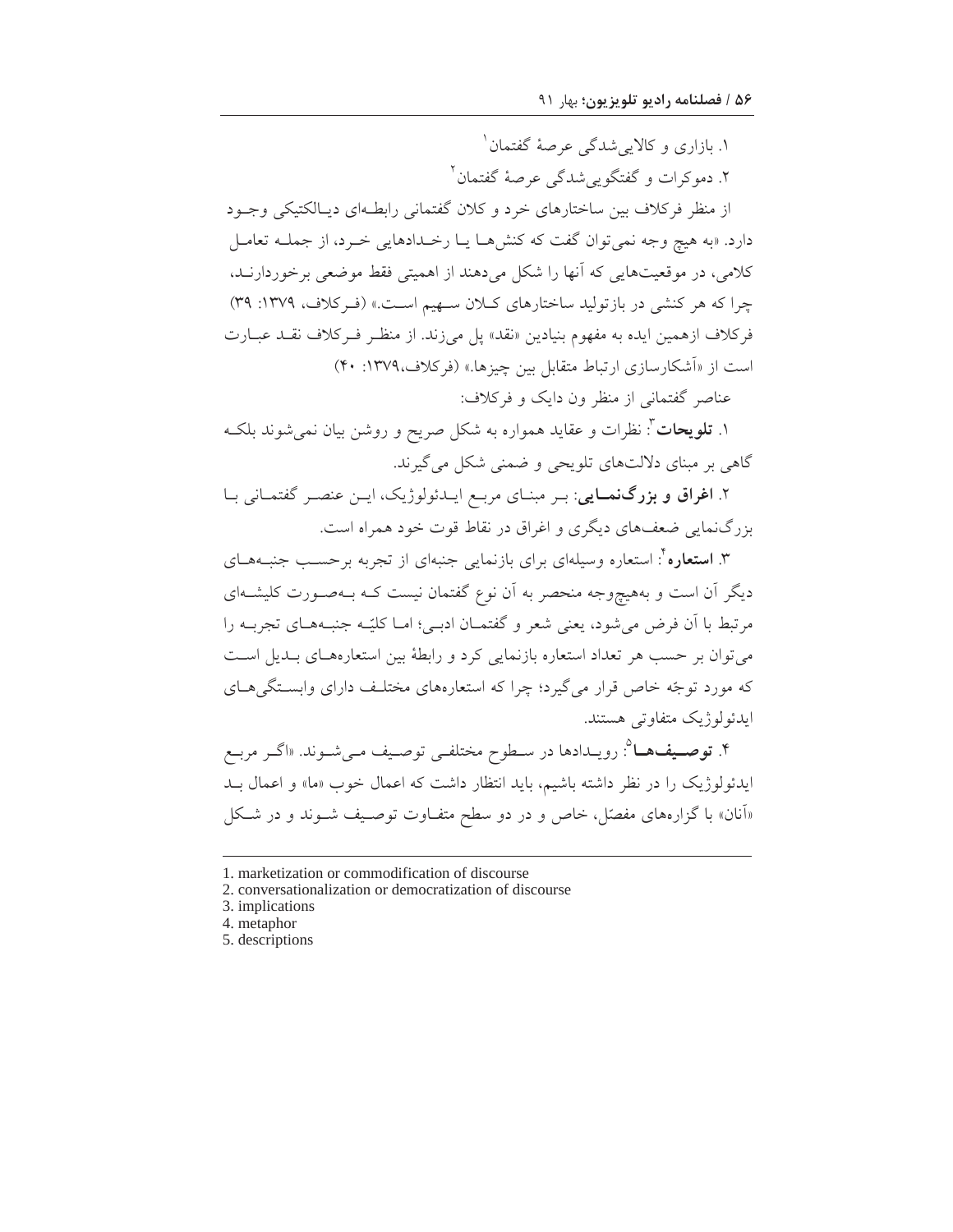کودک و رسانه، تحلیلی در باب گفتمانهای فیلمهای تماشاخانه… / ۵۷

عكس أن، اعمال بد «ما» و اعمال خوب «آنان» (به فرض اينكه توصيف شوند) به شكل عام، انتزاعی و بدون ذکر جزئیات به توصیف درآیند.»

۵. **انسجامهوضعی**': انسجام از ویژگیهای مهّم هر متنی است و در توالی گـزارههـا در راستای ایجاد یک کلیت واحد عمل میکند. «به طـور کلـی یـک تـوالی از جمـلات زمانی شکل منسجمی دارد که بتوان مدلی برای آن ساخت» (ون دیک، ۱۹۹۸: ۳۵). بـا توجّه به نسبت میان ایدئولوژی و مدل کـه قـبلاً ذکـر شـد، ارتبـاط میـان ایــدئولوژی و انسجام نیز امری بدیهی است. ایدئولوژیها سبب انسجام میشوند و انسجام در راستای برقراری نوع خاصی از ایدئولوژی شکل می گیرد.

۶. **انسجام کلی** <sup>۲</sup>: انسجام موضعی شرط لازم برای شکل گیری متنی منسجم است امـا شرط کل<sub>ی</sub> نیست. انسجام کل<sub>ی</sub> بهوسیلهٔ کلانسازههای معناشناختی شکل میگیرد.



1. local coherence

2. global cohrence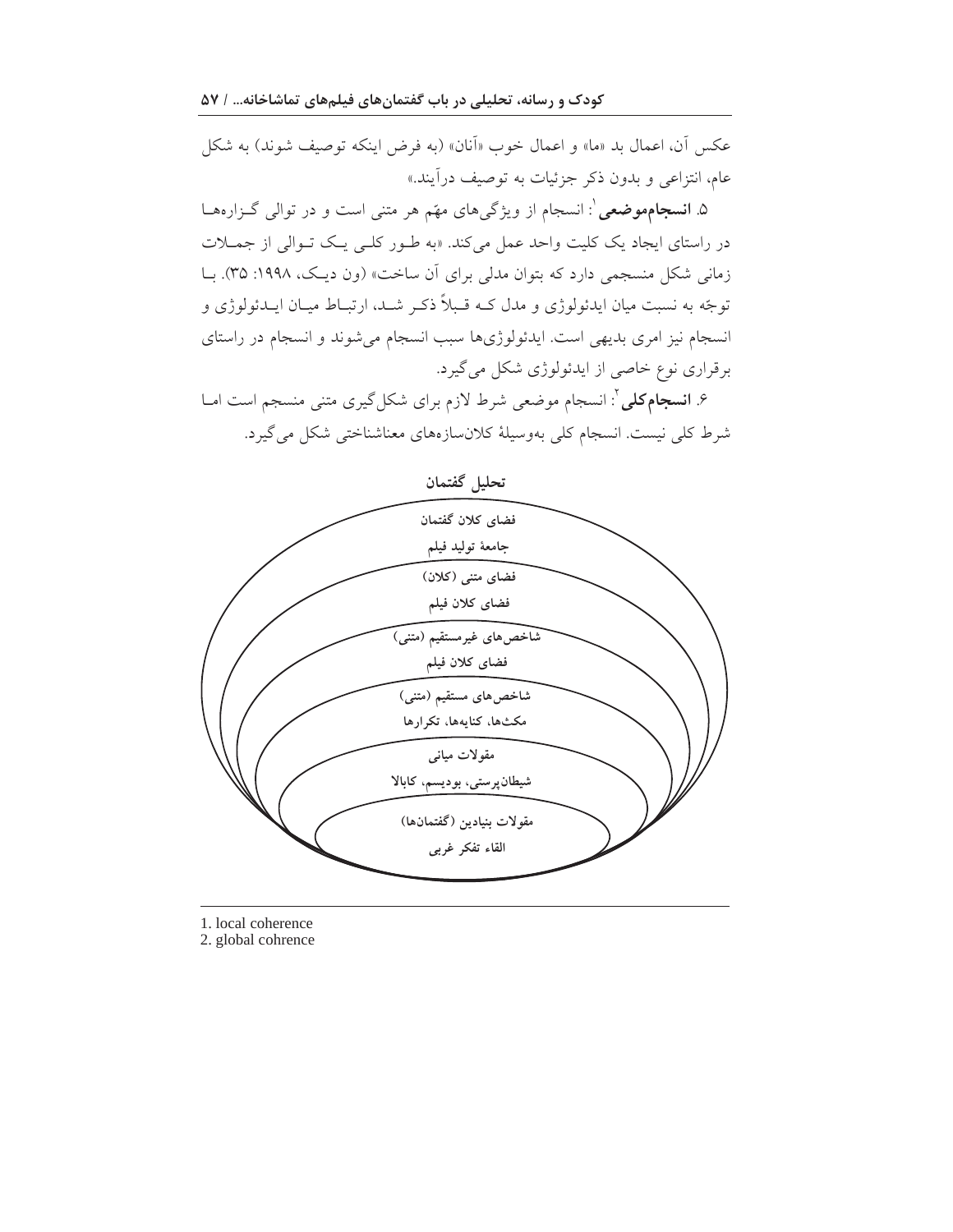بافتهها

### ١. شمشير اژدها

فیلم شمشیر اژدها به کارگردانی آنتونی استونز در کشور هنگکنک ساخته شده است. **خلاصهٔ داستان**: آری و خواهرش برحسب اتفاق به سرزمین آرکادیا وارد می شـوند. در آنجا درخت عجیبی با میـوهٔ جـادویی وجـود دارد کــه روی آن نوشــته، فقـط یکــی می توانید بخورید. آری از این میوهٔ جادویی به مقدار زیادی تناول کرده، سپس تبدیل به هیولا می شود. بعد از این اتفاق هر وقت داخل شهر می شود شروع بـه هـرج و مـرج و بی نظمی می کند و با بی رحمی و شقاوت مردم شهر را مورد حمله قرار مـیدهـد. بـدین نحو باعث رعب و وحشت در جامعه میشود و تنها راه خلاصی از این موجود شـرور، شمشیر اژدها است تا از درون کالبد آری بیرون آید.

**توضیح صحنه**: آری و خواهرش یـک روز اتفـاقی بــه آرکادیــا مــیرونــد، در آنجــا درخت عجیبی است، که کنار آن نوشته: فقط میتوانید یک میوه جادویی از آن بخورید. آری از میوهٔ آن درخت بیش از یکی تناول میکند، سپس تبدیل به هیولا می شود. بعد از اين ماجرا هرگاه وارد شهر مي شود آشوب به راه مي اندازد.

استعاره: هیولا بازنمایی استعاری شیطان است که بهراحتی می تواند در جسم انسان حلول کند. دارای چنان قدرتی است که هیچ انسانی توان مبارزه با او را ندارد. این اندیشه را در فیلمهای علمی \_ تخیلی غرب مشاهده میکنیم. آنها بـا اسـتفاده از عناصـر تخیل و هیجان بذر ترس از قدرت شیطان را درون کودکان و نوجوانان می کارند. تـرس از قدرت شیطان مقدمهٔ تسلیمشدن در برابر او و ناامیدی از رحمت الهے و گـرایش بـه سمت شیطان و پرستش اوست؛ به نوعی در برابر او تسلیم شدن و بنده او گشتن است.

«مبانی کلامی شیطانپرستی بر این استوار است که شیطان بهراحتبی میتوان در جسم افراد حلول كند يا خود را بـه شـكلهـاي گونـاگون درآورد» (فـرج نـژاد، ۱۳۸۸: ١٣٢). برخلاف مباني كلام شيطانپرستي، تا خدا اجازه ندهد كسي حقٍّ دخل و تصـرف در بدن انسان را ندارد. شیطان فقط می تواند وسوسه کند نه تصرّف. به زعم پیتـر برگـر، دین، ساختاری شناختی و هنجاری است که احساس بودن در کاشانهٔ خـود در جهـان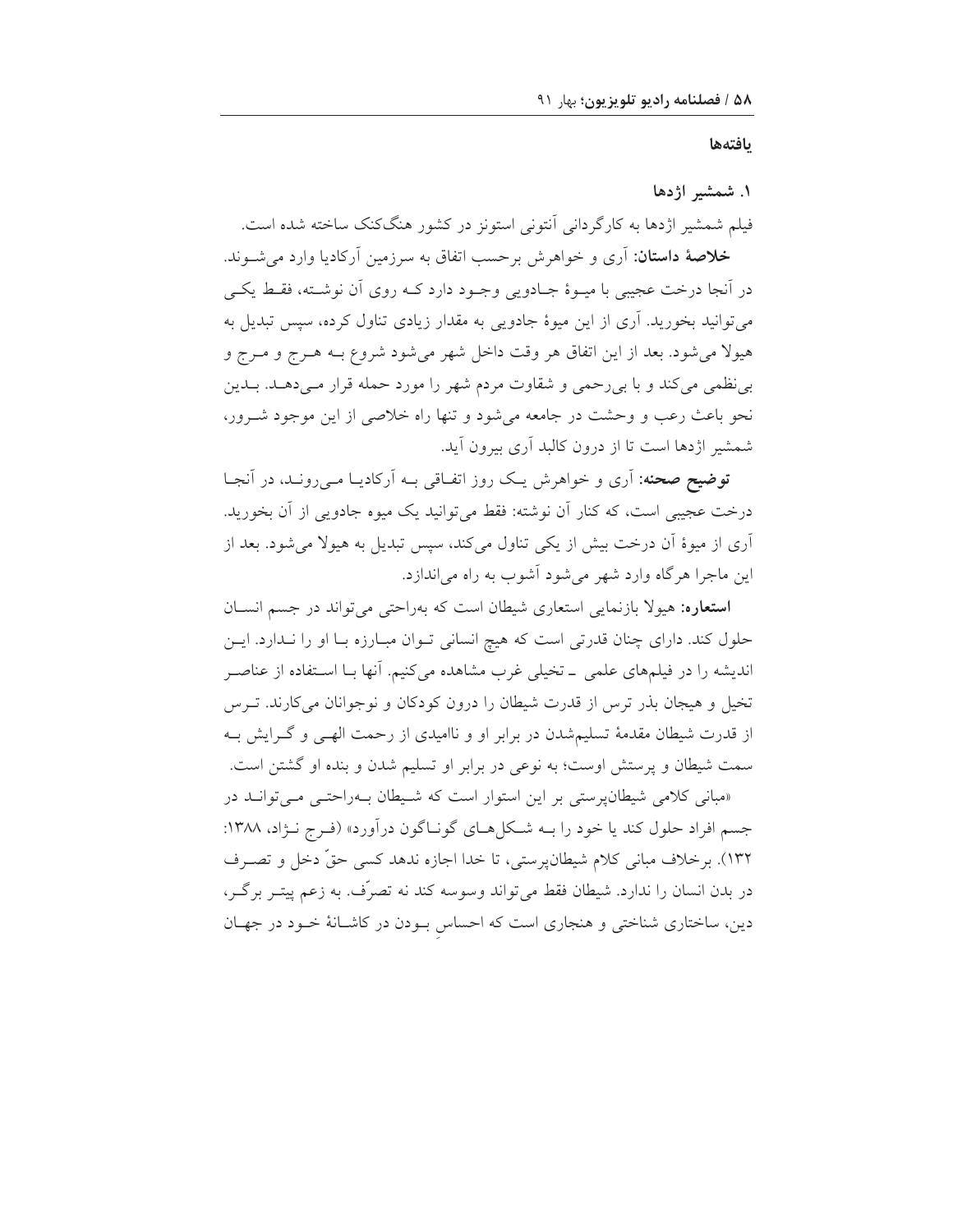هستی را برای انسان ممکن می سازد. این موقعیت در جهان مدرن سست شـده و پیامـد آن، این است که دین خصلت قطعی خود را از دست بدهد. تفکّـر حـاکم بـر سـینمای غرب، فرهنگ مادی محض است که بر فرهنگ اسلامی وارد نیست.

## ٢. كيمياگر

فيلم كيمياگر به كارگرداني نــاوارو اّنتونيــو در انگلســتان ســاخته شــده اســت. خلاصــهٔ داستان: آرن پس از کشتن پدر خود و دزدیــدن شمشــیر او آواره بیابــانهــا مــیشــود و گرگها به او حمله میکنند. اما کیمیاگری به نام شاهین او را نجـات مـیدهـد و همـراه خود او را به سفر می برد. آنها به شهر «هَرت» می رسند و در منزل زنبی به نام تنار کـه بــا ترو زندگی می کند پناه می گیرند. تارتن زن جادوگری کـه در تعقیـب شـاهین اسـت، از مخفیگاه او مطلع میشود و اقدام به دستگیری او میکند. چون او را نمی یابد، تنار را بـه گروگان می گیرد. سپس شاهین خودش را به معبد میرساند تا تنـار را نجـات دهـد. در این لحظه مأموران تارتن شاهین را دستگیر و او را زنـدانی مـی کننـد. از طـرف دیگـر، تارتن با قدرت جادویی خود توانسته آرن را به معبد بیاورد. ترو که متوجّه می شود ایـن سه تن بهدست تارتن اسیر شدهاند به کمک آنها می شتابد. در نهایت، تــارتن بــا شـمشــیر جادویی آرن و با کمک ترو به هلاکت میرسد.

<mark>توضیح صحنهٔ شمارهٔ یک</mark>: فیلم با جنگ دو اژدهای پرنــده کــه از دل ابرهــا بیــرون میآیند شروع می شود. در ادامــه نمــایی از شــهر بــا نمادهــایی از «ابلیســک» ٰ را نشــان می،دهد. سیس دوربین به سراغ جلسهای که در کاخ اعلیحضـرت بـا حضـور مسـئولان دربارهٔ خشکسالی و بلایای طبیعی اتفاق افتاده می رود. شاهین میگوید: در این سرزمین یک نفر قادر به انجام چنین کار پلیدی است. فقط یک نفر.

**استعاره**: بازنمایی استعاری تفکّر غربی در حــوزهٔ شــیطان&سـتی بــه صــورت نمــاد «ابلیسک» در نمای کلی شهر دیده می شود.

«نماد ابلیسک به عنوان یکی از نمادهای شاخص شیطان پر ستی محسوب مے شود.»

1. oblisk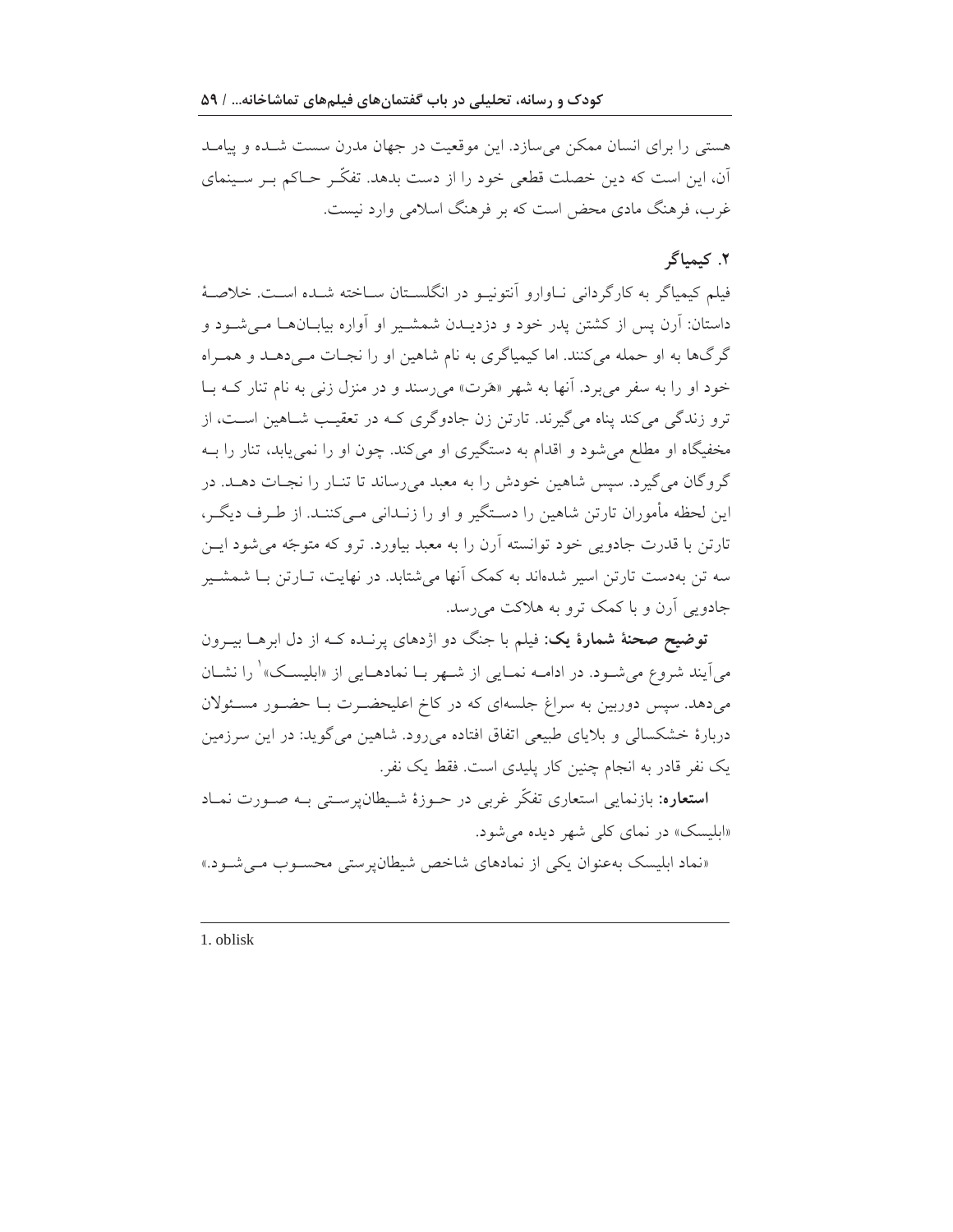(فرج نژاد، ۱۳۸۸: ۱۴۲)

<mark>توصیف۵ا:</mark> بیان مفصلی از أثار شوم ورود موجود شرور و شـیطانی ارائــهشــده، کــه سعی می شود، به طور مفصل وضعیّت شهر بعد از ورود این موجود شـیطانی نـامطلوب جلوه داده شود. شیطان در ابتدای فیلم بهصورت اژدها به نمایش گذاشته شده امـا بعــداً به صورت زنی جادوگر به نام تارتن ظاهر می شود. وی بـا قــدرت جــادویش توانسـته، مردهای را زنده کند (ترو یا تهانه) و از طرف دیگر، با تسخیر عالم مادی، باعث بلایـای طبیعی شده و بر مردم شهر فرمانروایی کند و بدین طریق روشنایی طبیعی را به تـاریکی بدل ساز د.

**اغراق و بزرگنمایی**: در این دو صحنه بزرگنمایی و هراس از قدرت شیطان مــوج میزند. قدرت او مافوق قدرت خداوند است به گونهای که قـادر اسـت خشکسـالی در شهر ايجـاد كنـد و تعـادل و نظـم شـهر را بـر هـم زنـد. «چنـانكـه در مبـاني كلامـي شیطانپرستان در مورد قدرت شیطان این گونه مطرح می شود که شیطان می تواند جلوی خدا بایستد و یا بر او برتری جوید» (فرج نژاد، ۱۳۸۸: ۱۳۱). رسانههای تحـولگـرا بــه وضع موجود قانع نبوده به دنبال توليد برنامهها در حـوزهٔ ديـن هسـتند، بـا نشـان دادن برتری قدرت شیطان به خداوند به مرور باعث مسکوت نهـادن دیــن در قــوّهٔ ادراک و حس کودکان میشوند. جهانبینی توحیدی را که به زندگی معنی، روح و هدف میدهد از آنان گرفته و به سوی زندگی مادی و ماده گرایی سوق میدهند. از اگوست کنت و دورکیم به یاد داریم که دین اصل وحدتبخش و دارای نظام یکپارچه عقاید است. دین شیرازهٔ نیرومندی است که افراد جامعه را بـا یـک کـیش و نظـام عقیـدتی مشـترک بـه يکديگر پيوند مي دهد. سينماي غرب با تهيّه اين نوع فيلمهـا، سـعي در ايجـاد کـيش و نظام عقیدتی مشترک در بین کودکان است و رسـانهٔ ملـی بـا نمـایش آنهـا و تکـرار در پخش، مطابق اصل تدرّج، اندیشههای غربی را بهتدریج به مخاطب خود القا مـیکنـد و با این عمل، آنان را به اهداف و مقاصدشان نزدیک می کند.

توضیح صحنهٔ شمارهٔ دو: بردهفروشان که آرن را دستگیر کرده، بـه پشـت درشـکه می|ندازند و با خود می برند. در حین مسیر درشکه از حرکت باز مـی|پســتد. در همــین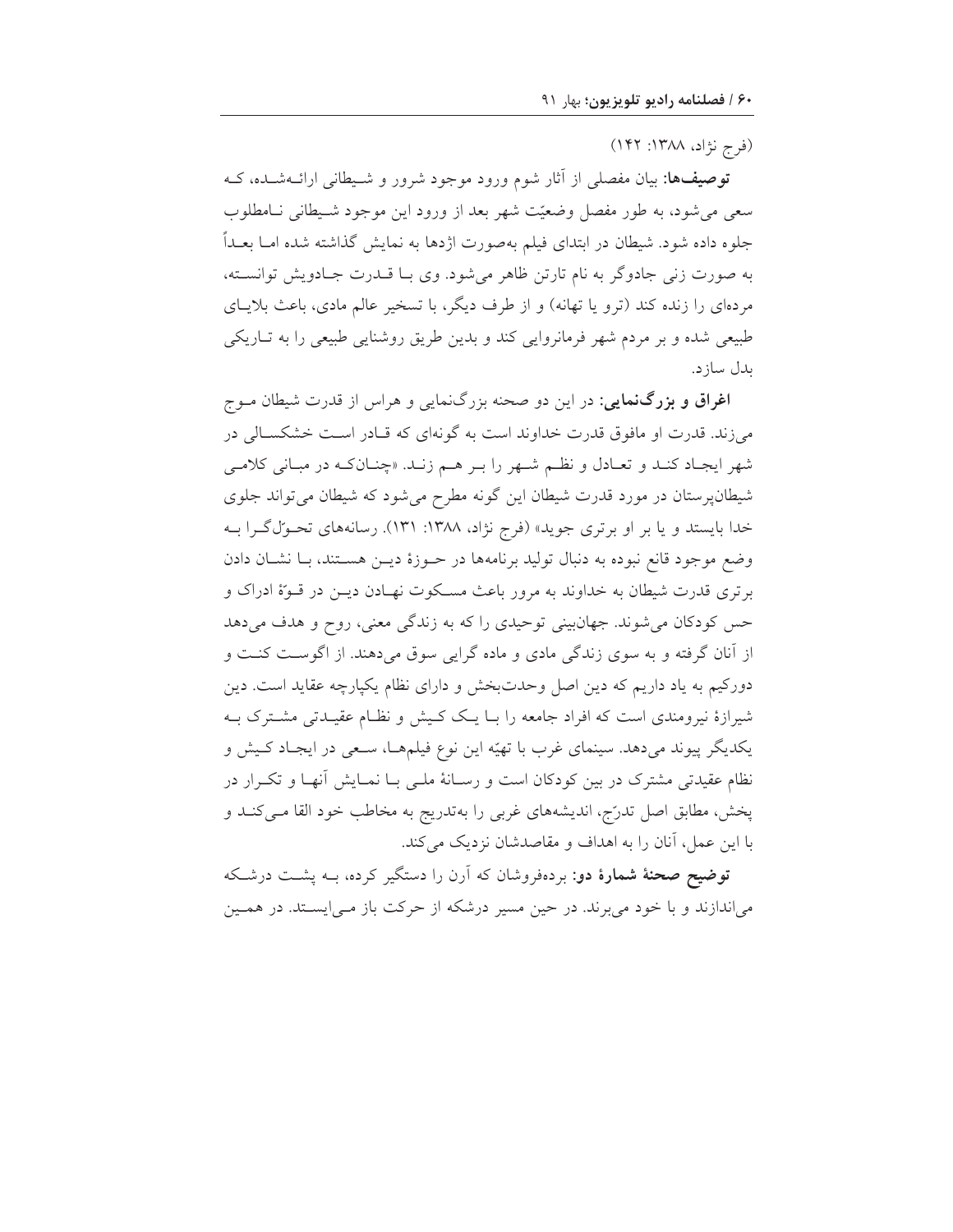حین نور سفیدی تمام فضا را می یوشاند. سپس در درشکه باز شده و شاهین کیمیاگر بــا تمام قد، نور سفید، در چارچوب در ظاهر می شـود. بـا یـک اشـاره، غـل و زنجیرهــای دست و گردن آرن را باز میکند و او را از درشکه بیرون می آورد. به او می گوید: وقتـی دیدم نیامدی، برای پیدا کردنت از یک «ورد» استفاده کردم.

**تلويحات**: دلالت ضمني متن بر رخدادن معجزه، وجود موجود افسانهاي بــا قابليّـت جادویی است که متن سعی میکند قدرت او را به مخاطبش القا کند. در دنیای کبارتون، بشر جدید تلاش میکند خود را در جریان یک تخیّل سینمایی، از بار محـدودیتهـای طبیعی وجود خویش رها کند و میدان عمل وسیع تری بـرای ارضـای قــدرت خــود بــه دست آور د.

**استعاره**: بازنمایی استعاری تفکّر «کابالا» به صورت جادوگری در این صـحنه نشــان داده شده است.

«این اسم (کابالا) نامی عمومی برای فلسفهای متری، باطنی، منحصربهفرد و آمیخته با علوم ماوراء الطبيعه (علوم غريبه) است كه بهطورمشخص با يهوديّـت درآميختـه اسـت. کابالا بهعنوان عرفان یهودی شناخته شده، اما بعضی از اجزای آن نشان مبے دهــد بســیار پیش تر از تورات بهوجود آمده است» (ازگن،۱۹۹۲: ۲۹۸). در واقع کابالا بهعنوان عنصر خارجی است که از بیرون به یهودیّت وارد شده است. همانطور کـه در فـیلم مشـاهده میکنیم طبق اعتقاد سکولاریسم، پرداختن به زندگی دنیـوی بـدون توجّـه بـه باورهـای دینی، و تحصیل و سعادت در این جهان بدون توسل به عناصر و ابزارهای جهان دیگ امكان يذير است.

# ۳. دکتر استرنج فیلم دکتر استرنج به کارگردانی جی اولیو و فرانک پور، محصول کشور آمریکا است. خلاصهٔ داستان: دکتر استرنج یک عصبشناس است. در اثـر تصـادف، توانـایی استفاده از دستان خود را از دست می دهد. بدین منظور بنا به دعوت یکی از جـادوگران تبتی به نام وانگ تصمیم میگیرد با سفر به ارتفاعات یکی از کوههای فلات تبت، راهی برای درمان بیماری دستان خود پیدا کرده و همچون گذشته آنها را بهکار گیرد.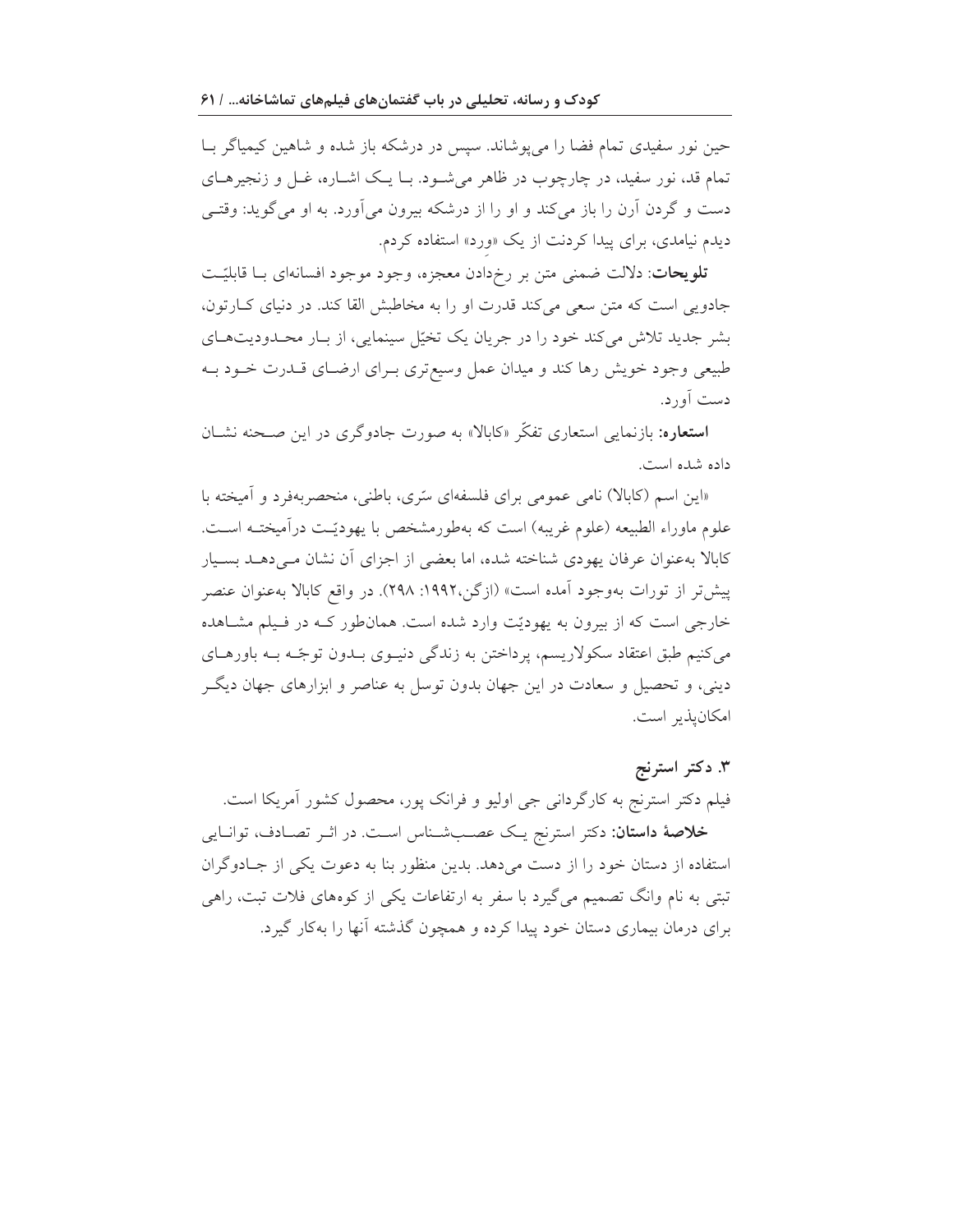توضیح صحنهٔ شمارهٔ یک: عنوانبندی أغازین فیلم با نمادهای شیطان<sub>ی</sub> [دایرەای بــا حروف عبري، دوائر ناقص متحدالمركز، چشم جهانبين (چشم دجّال) و يـا بــهنــوعى عنصر نظاره و چشم بودا، همچنین علامت معروف فراماسونری هـا (چشـم) و (Ankh) سمبل شهوت رانی و باروری و بهمعنای روح شهوت زنان شروع می شود.

**اســتعاره:** بازنمــايي اســتعاري تفكّــر غربــي در حــوزهٔ شــيطانپرســتي، بــودائي و فراماسونری، به صورت نماد در عنوانبندی آغازین بهتصویر کشـیده شـده اسـت. ایـن امرسبب می شود که از همان ابتدای فیلم توجّه کودکان را به این سه حـوزه بیشـتر و بـه أنها تفهیم کند که تا انتهای فیلم قرار است چه آموزههایی به شما القا شود.

توضیح صحنهٔ شمارهٔ دو: دکتر وقتی به تبت مـیرسـد از اسـتاد بـرای معالجـهاش تقاضای کمک میکند. استاد به او میگوید: بدن شفا پیدا نمیکند مگر اینکه قبـل از آن روح شفا پیدا کرده باشد. با این صحبت، دکتر متوجّه می شود که، درمان او یک درمـان روحانی است. سپس درخواست مکانی برای استراحت می کند. وانگ او را به یک اتـاق تھی از ہرگونه امکانات راهنمایی میکند. او به وانگ اعتـراض مـیکنـد. وانـگ بـه او می گوید: رفاه فقط یک تصوّر است که خودت برای خودت می سازی.

**استعاره**: بازنمایی استعاری تفکّر بودا بـهصـورت تأمـل و درونگرایـی بـه نمـایش گذارده شده است. دکتر خطاب به استاد مـی گویـد: مـن بـرای معالجـه آمـدهام. اسـتاد می گوید: بدن شفا پیدا نمی کند مگر اینکه قبل از آن روح شفا پیدا کـرده باشـد. درمـانی که تو به دنبالش میگردی درون خودت هست. متن به مخاطب القا میکند کـه تنهـا راه رستگاری تأمل و درونگرایی است که دستیابی به آن فقط از طریق پیوستن به آیین بودا امكان يذير است. اين تفكَّر در درازمدت طبق نظريهٔ انباشت باعث تغيير نظرات، تفاسـير و جهت گیری های مخاطب می شود. وقتـی ایـن اتفـاق افتـاد، سـبب تغییـر در نگـرش، اعتقادات و رفتارهای مخاطب میشود. بر این اساس به مرور زمان رسانه نسلی را تولید می کند که پاسخگوی خواست سلطهگران ابررسانههای جهان است.

**تلویحات**: دلالتهای ضمنی بر انزواطلبی و اصـالت رنـج در بودیسـم تأکیـد دارد. چنانچه که وقتی دکتر استرنج برای معالجه دستانش بــه تبــت در محــل اســتقرار وانـگ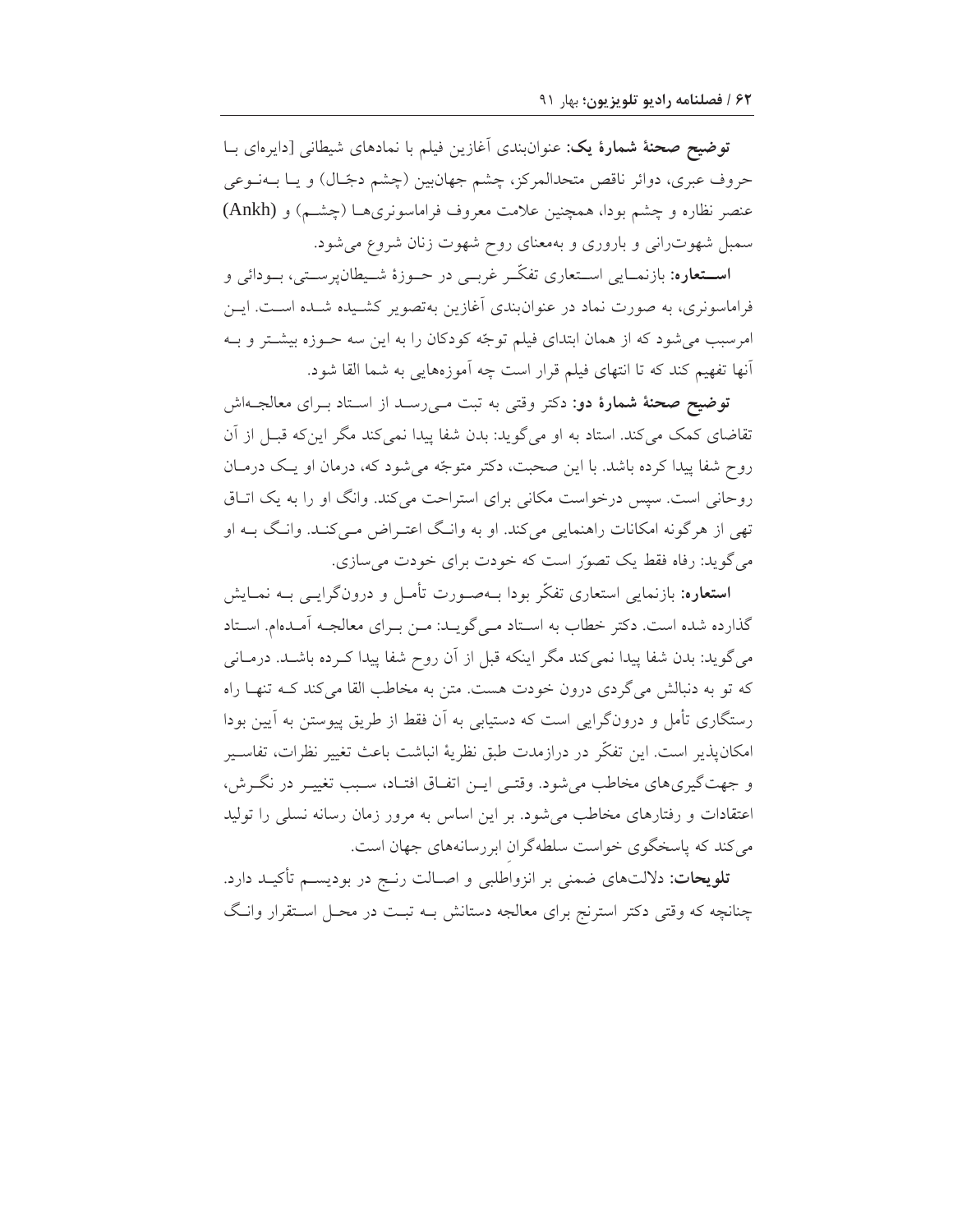رفته، در آنجا برای شروع زندگی جدیدش، یک اتاق خالبی بـدون هـیچ گونـه امکانــاتبی دراختیارش می گذارند تا او انفرادی در آنجا زندگی کند. دکتر به محـض مشـاهدهٔ ایــن صحنه به وانگ اعتراض می کند که وانگ در مقابل به او می گوید: رفاه فقط یـک تصـورّ است که خودت برای خودت می سازی. این سخن اشـاره ضـمنی بـه اصـالت رنـج در بوديسم دارد.

توضیح صحنهٔ شمارهٔ سه: در این صحنه شاهد حملهٔ هیولاهـا بـه شـهر و مبـارزهٔ شاگردان استاد از جمله موردو با اعضای گروهش هستیم. هیچیک از نیروهـای انسـانی توان مبارزه با آنها را ندارند. دو زن جادوگر با استفاده از نمادهـای شـيطانی طلسـم را زنده می کنند و با تمام قوا به مبارزه با هیولا میپردازند و سپس او را می کشند.

**استعاره:** بازنمایی استعاری تفکّر غربی بهصورت سحر و جادو، به نمایش درمـی]یــد. در این صحنه «دیگری» هیـولا (یکـی از نمادهـای شـیطان پرسـتی) بایـد فقـط از طریـق سلاحهای جادویی مثل خودش از بین رود. بنابراین دو زن جادوگر با استفاده از نمادهای شيطاني (دست خفاش يا دست شيطان، ايجاد علامت x بــا دســتان و دوائــر متحــدالمركز و…) و جادو به مبارزه با هیولا می پردازند و موفّق به نــابودی آن مــیشــوند. در ایــن فــیلم سعی شده نمادهای شیطان پرستی در اکثر صحنهها برجستهسـازی شـود تـا از ایـن طریـق سلطهگران رسانه، پیامهای خود را زیرکانه به خورد مخاطب دهند.

۴. فرار مرغبي

فیلم فرار مرغی به کارگردانی لرد پیتر، محصول کشور آمریکا و انگلیس است. خلاصهٔ داستان: داستان گروهی از مرغان کـه در یـک مرغـداری گرفتـار شـدهانـد.

مرغها برده و ابزاری برای سودبردن خانم توئیدی هستند و در صورتی که تخم نگذارند كشته مى شوند.

رهبر مرغها، جینجر، سعی در همراهسازی مرغبان برای فرار دارد. اما بهدلیل بی تـوجّهی آنهـا موفـق نمـی شـود تـا ایــن کـه دو نیــروی کمکـی (راکــی آمریکـایی و فائولرانگلیسی) به کمک او می آیند. بدین نحو مرغان موفّق به فرار می شوند. <mark>توضیح صحنه:</mark> در این صحنه داستان با ورود دستگاه پیراشک<sub>ی</sub> پزی فیلم وارد مرحلهٔ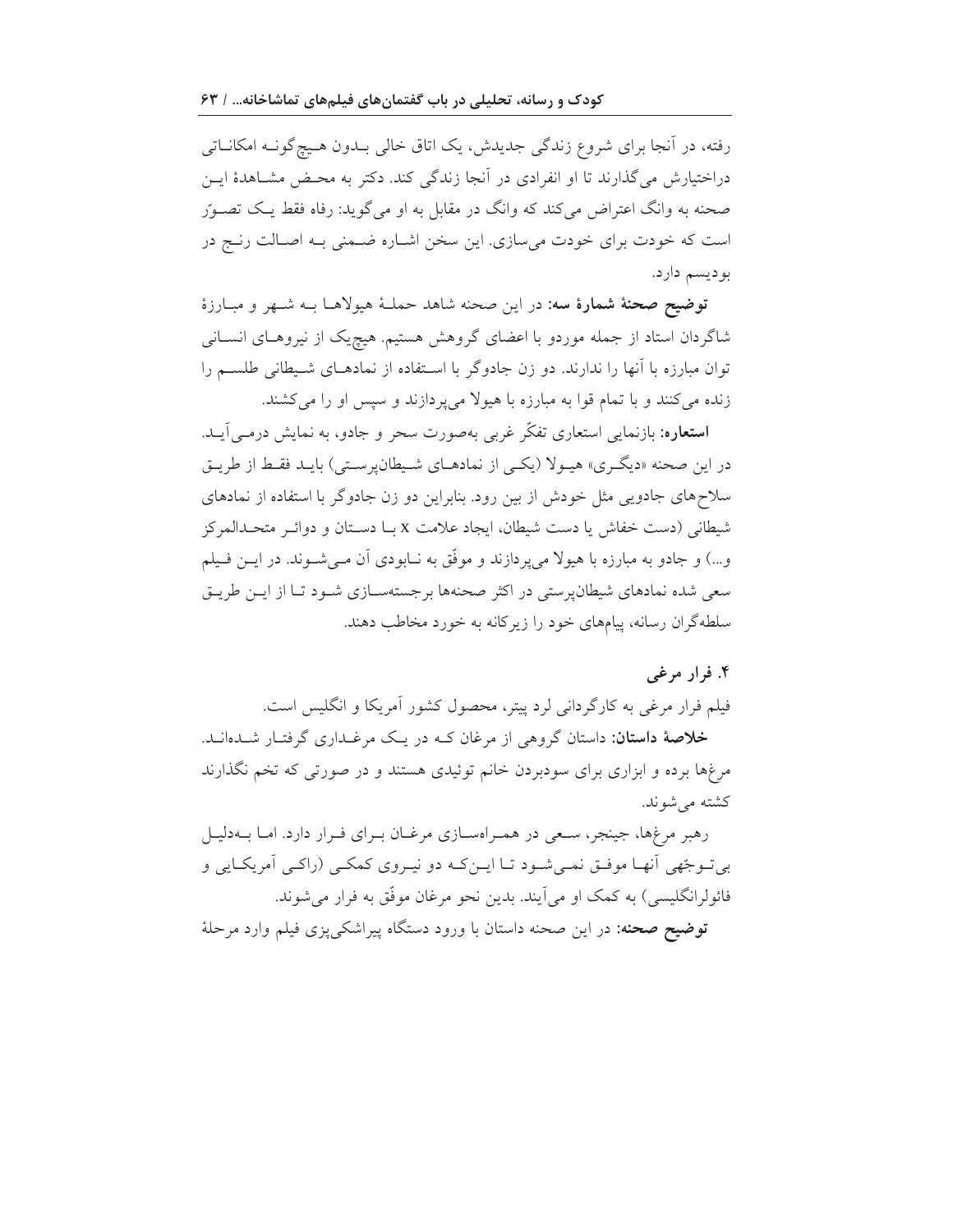جدیدی می شود. با ورود دستگاه پیراشکی یزی، آیندهٔ مرغان و آرزوی آنها به ای رفتن به بهشت موعود به خطر می افتد. مرغها تصمیم می گیرند تا با ساخت هواپیما بـا کمـک فائولر از زندان فرار کنند. سپس با درایت جینجرو راکی آمریکایی، مرغان از شـرٌ خـانم توئيدي رهايي مي پابند و به سرزمين موعود مي رسند. بيانو توئييدي بيه درون دودكش دستگاه سقوط کرده، دستگاه منفجر شده و اّتش از آن شعلهور می شـود. در پایـان فـیلم نمای بازی از بهشت موعود بهتصویر کشیده شده، کــه ایــن ســرزمین سرســبز روی آب واقع شده است.

**استعاره:** بازنمـایی اسـتعاری تفکّـر یهـود بـهصـورت هولوکاسـت (دسـتگاه پیراشکیپزی)، و مظلومیّت یهود در فیلمهای غربی است. آنها با اشباع ذهـن کودکـان و نوجوانان، باورهای غلط را بهطور برجسته و بهصـورت فیلمـی جـذاب درمـی|ورنــد و بدین طریق اندیشهها، خواستهها و امیالشان را به این قشر از جامعه میقبولانند.

بنا به ادعای صهیونیستها و تاریخ نگاری غالب فاتحان پـس از جنـگ دوم جهـانی، ارتش هیتلری در دوران پنج سالهٔ جنگ جهانی دوم با برنامهٔ قبلی (راهحلّ نهایی) تعــداد شش میلیون یهودی را پس از جمع[وری در گتوها ْ، بــه اردوگــاههــای کــار اجبــاری و سپس اردوگاههای مرگ منتقل کردند و آنهـا را پــس از خفـهکـردن در اتــاقهــای گــاز بهوسیلهٔ کورهٔ اَدمسوزی نابود و بقیّه را به تبعید اجباری و زندان و اخراج از کشورهای خود وادار كردند. (فرج نژاد، ۱۳۸۸: ۲۹۳)

**تلويحات**: در بـين اّب واقــع بــودن ايــن ســرزمين بــه طــور ضــمنى همــان شــعار صهیونیستها است، یعنی از نیل تا فرات که در پرچم اسرائیل نیز تجلّی یافته است.

صهيونيستها مي گويند چون ما از نـژاد ابـراهيم (ع) هسـتيم و در كتـاب «تـورات» چنین وارد شده است که: «در این روز خداوند بـا ابـراهیم پیمـان بسـت و گفـت: ایـن

۱. گتو به معنای محله یا کوی در یک شهر است که اصطلاحاً معنای آن بـه محلـههـای یهـودینشـین کشـورهای اروپایی اختصاص یافت. شمار زیادی از محققان، تجمّع یهودیان در گتوها را دلخواهانه و از روی ارادهٔ خودشان میدانند؛ چرا که یهودیان، زندگی و اقتصاد بستهای داشتهاند و مجبور به سکونت در گتوها نبودهاند. گتوها ضــامن منافع و حیات منسجم یهودیان بوده است و وقتی که از هم پاشید، داستان گتوها به پـرچم مظلومیّـتنمـایی یهـود تبديل شد!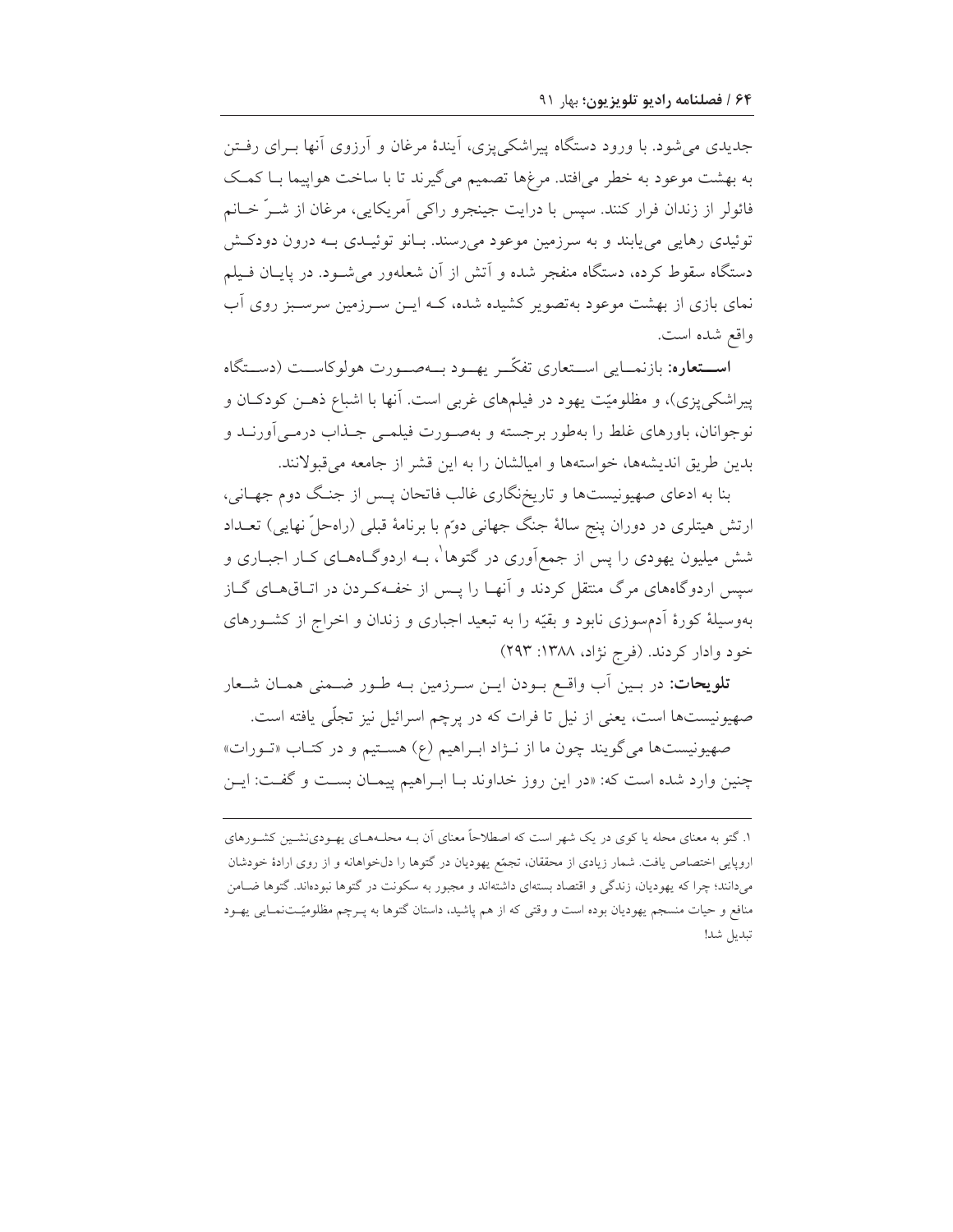سرزمین، از رود مصر گرفته تا شـط بـزرگ و از آنجـا تـا شـط فـرات را بـه نسـل تـو می بخشم» ْ. پس امروز، از «نیل» تا «فرات»، سرزمین ماست. پیامی که از طریق این فـیلم منتقل می شود دارای بار ارزشی است که بنابر گفتهٔ لاسول این ارزش های شکل گرفتــه و منتشر شده، نوعی ایدئولوژی را می سازند که از جامعه بهعنوان یک کل حمایت می کند. در این فیلم شاهد حمایت از جامعهٔ صهیونیستها بهعنوان یک کل میباشیم.

«خانم گلدامایر و مناخم بگین از سران صهیونیسم دربارهٔ این موضوع می گویند: این زمین به ما وعده داده شده بود و ما بر آن حقّ داریم.» (روژه گارودی، ۱۳۶۹: ۳۹)

همچنین کمک فائولر و راکی به فرار، بیانگر این موضوع است که رهـایی و نجـات اصلی و پایانی در نهایت با کمک آمریکا و انگلیس امکان پذیر است.

**انسجام کلی**: از دیـدگاه هـایبرت رسـانه نقـش بسـیار فراگیـر و مهمّـی در ارائــه و شکل گیری عقاید ایفا می کند و نیز قادر به تغییر عقیده و ارزش است. همان $d$ ور کــه در این فیلم، بیان کلی بر منجی موعودبودن آمریکا است، کـه اشـاراتی عمیـق و ریشــهدار انحرافی به منجی آخرالزمان دارد. «یعنی بر اساس اصلی که مسیحیان باور دارند عیســی مسیح همان ناجی است که به آسمان صعود کرده و زمانی باز خواهد گشت. آنان مسیح را موجودي آسماني مي داننـد نــه يـک موجــود زنــدۀ عينــي» (طباطبــايي، ١٣٨٧: ١٣٧). همان طور که در این فیلم، راکی آمریکایی از آسمان فرود مـیآیـد، ابتـدا ارمغـان آزادی میآورد و درنهایت ناجی مرغان میشود. از این طریق افکار عمومی بر آزادیخواهی و منجي بودن آمريکا شکل مي گيرد.

#### ۵. مورچهای بهنام زی

فیلم مورچهای بهنام زی به کارگردانی دارئل اریک، محصول کشور آمریکا است. **خلاصهٔ داستان**: «زی» زندگی پرمشقّتی را پشت سر گذرانــده و از ایــن امــر بســیار ناراضی است. وی در صدد جای بهتری برای زیستن است. به ناگاه یکـی از مورچگـان خبر از سرزمین موعودی (اینزکتوپیا) که هیچ رنـج و سـختی در اَن نیسـت و همــه بــه

١. كتاب مقدس، سفر تكوين (يبدايش)، باب ١۵، فقرات ١٨-١٢.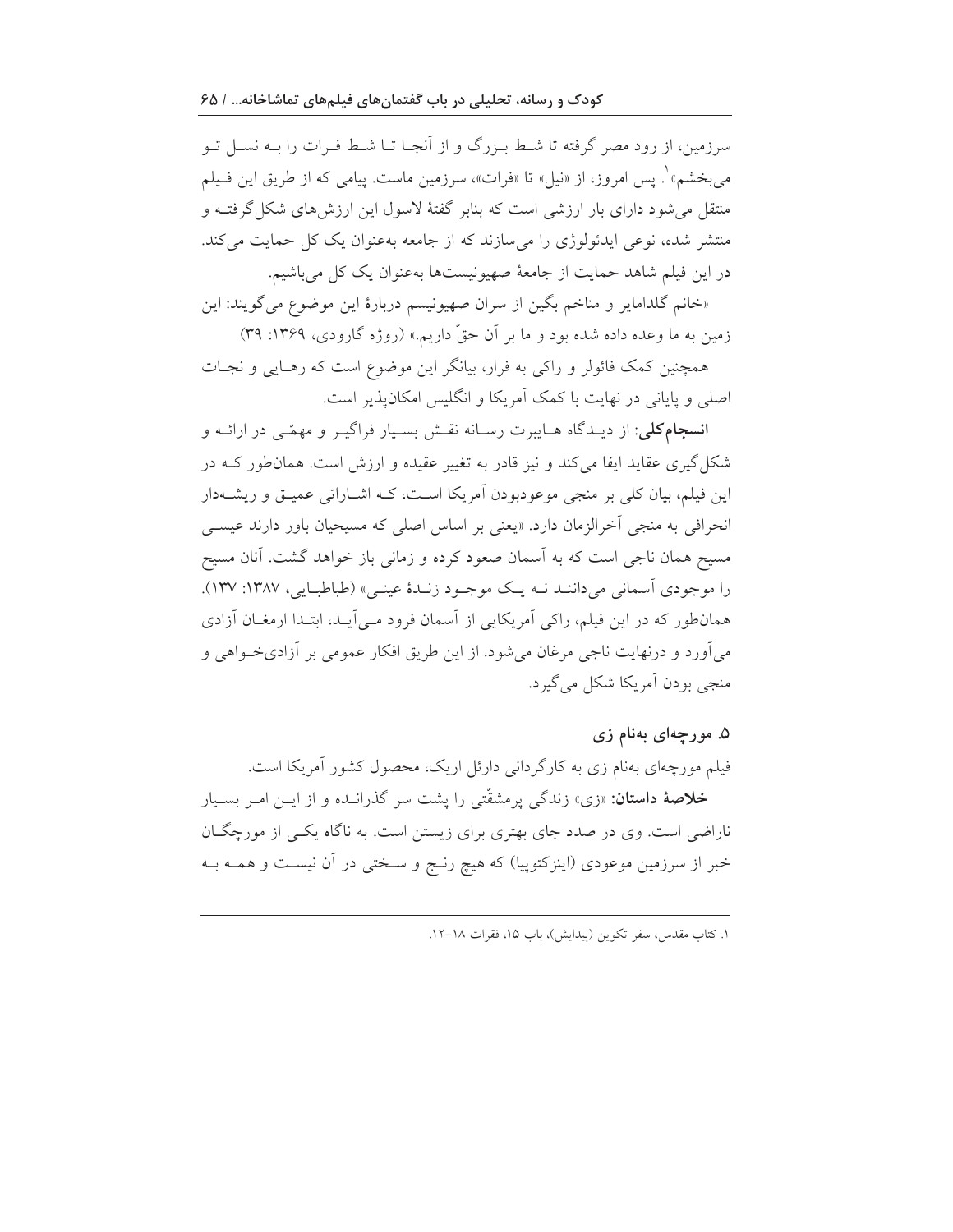آرزوهایشان می رسند، می دهد. همین امـر انگیـزمای در او ایجـاد مـی کنـد کـه هدفمنـد بهدنبال آرمان و آرزوهایش برود تا در نهایت به بهشت زمینی می رسد. از طـرف دیگـر، ژنرال مندیبل در پی تغییر تاریخ، پاکسازی جامعه و ایجاد دنیای جدید است.

توضیح صحنهٔ شمارهٔ یک: ژنرال در سخنرانی به کلونیها می گوید: امروز رؤیاهای مـا حقیقی می شوند، رؤیای یک کلونی متحد، یک کلونی پاک، یک کلونی بزرگ، تا چند دقیقـه دیگر این تونل باز می شود. ناپاکی ها شسته می شوند و یک روز جدید آغاز می شود.

استعاره: «روز جدید» «شروع تازه» بازنمایی استعاری تصویر آینده و پایان کبار دنیبا در فیلمهای علمی \_ تخیلی غرب به ویژه آمریکا است. آنها با استفاده از عناصـر تخیّــل، هیجان و شگفتی به تماشاگر میقبولانند. آینـده آنگونــه خواهــد بــود کــه آنهـا ترسـیم می کنند. بحث دیگر، ساختن دنیای جدید از نظر نویسندگان علمی ـ تخیلی، ایـن اسـت كه بايد از شرّ دنياي قديم خلاص شده تا با فاجعهٔ ساختگي تخريب تونل و غرقشـدن کلونی و کارگران در آب، زندگی جدید دیگر از سوی ژنرال آغاز شود.

مباحث آخرالزمانی که اوانجلیستها در سینمای غرب آن(را به تصویر میکشند ایـن است که: دنیا به پایان میرسد و چیزی جز انهدام گسترده و نابودی نسل بشر (هـالیوود برای القای بهتر و سهل تر اندیشهٔ خود به کودکان از حیوانیات استفاده مبی کنید) بیاقی نمی ماند و بازماندگان این فاجعهٔ جهانی که در تلاش برای ساختن زندگی دوبارهاند، بـه ايجاد حكومت صهيونيستي مي پردازند. (طباطبايي، ١٣٨٧: ١۶۵)

انسجامهوضعی: در این صحنه مدلی از یک دنیای شرور و ناپاک (ژنرال: ناپاکی ها شسته میشوند و یک روز جدید آغاز میشود) طرح شده است کـه بـر اسـاس تفکّـر صهیونیسم مسیحی، این دنیا باید از بین برود و دنیـای جدیـد بـا حکومـت صهیونیسـم ایجاد گشته تا سراسر جهان به یکسانسازی برسد. بهعبارت دیگر یک حکومت واحـد جهانی بهوجود آید که متن از این منظر دارای انسجام موضعی است. بـا شـکل دادن بـه افکار عمومی توسط تلویزیون بر اساس دیدگاه بیریوکف میتوان فعل و انفعالات بسیار پیچیدهٔ درونی و بیرونی تدریجی بر ذهن عموم ایجاد کرد که در نهایت به برداشت، نظر و یا نگرش عموم نسبت به پدیدهٔ جهانی سازی حکومت صهیونیسم منجر شود و عمــوم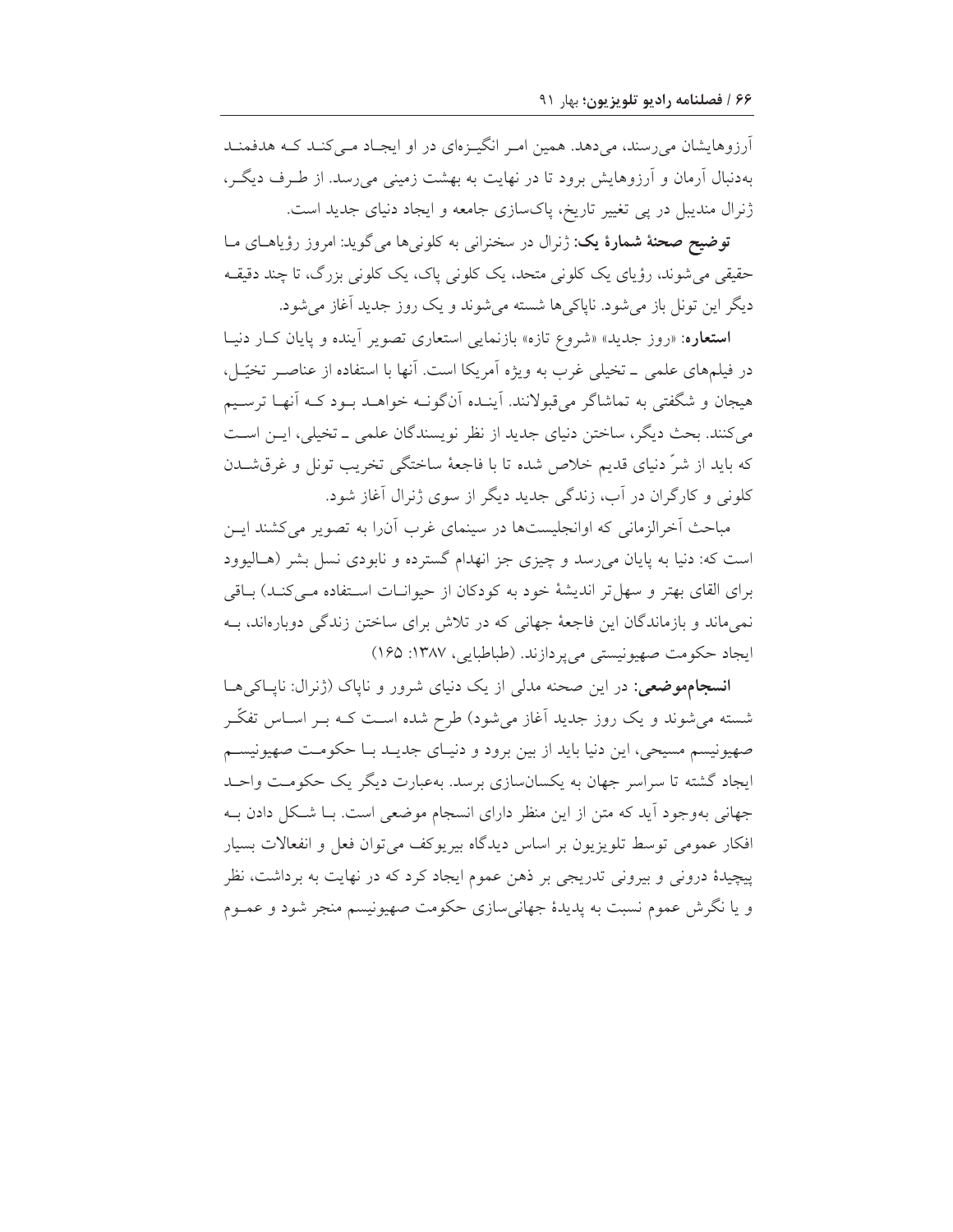به نقش پذیری عملکرد هرم قدرت برسند.

توضيح صحنة شمارة دو: صحنة پايان<sub>ی</sub> فيلم با انبوه ساختمانهاي<sub>ی</sub> با نماد «ابليسک» به تصویر کشیده می شود.

**استعاره**: بازنمایی استعاری تفکّر غربـی در حــوزهٔ شــیطان،پرســتی بــهصــورت نمــاد «ابلیسک» در صحنهٔ پایانی فیلم مشاهده مـی شـود ایـن امـر بـرای عـادیسـاختن نمـاد شیطان پرستی در منظر کودکان و نوجوانان است.

### نتيجه گيري

بررستی هسای تحلیس گفتمسان در ایس پیژوهش نشسان داده است کسه در کلیسهٔ متسون موردبررسی، توجّه خاص و ویژهای به موضوع آخرالزمانی و منجیگرایی در فرهنگ و باور غربی شده است. آخرالزمان در این فـیلمهـا مبحثـی اسـت کـه اوانجلیسـتهـا در سینمای غرب آن را به تصویر میکشند. این مباحث از جنبههای مختلف در فیلمهای (شمشیر اژدها، کیمیاگر، دکتر استرنج، فرار مرغبی، مورچـهای بـه نـام زی) بـه نمـایش در آمده است.

در نگاه اول به نظر میرسد با متنی صریح و آشکار و سرگرمکننده روبـرو هســتیم. اما با ورود به لایههای زیرین و پنهان فیلمها، در نگاه کلی، با متنــی کــاملا ایــدئولوژیک مواجه می شویم که اجزا و عناصر آن به شکل دیالکتیک جزء و کل بــا کلیّــت فــیلم بــه تعامل میپردازند و تصویری کاملاً ضد دین اسلام ارائه میدهند و به ترویج ادیان دیگـر يرداخته مي شود. ازجمله: فرق و نحلههاي بوديسـم، شـيطان پرسـتي، كابـالا و تفكّـرات فراماسونري. اين امر صورت نمي پذيرد مگر از طريق طبيعـي كـردن ايــدئولوژي مســلّط غرب، که از طریق تکرار، به ژرفترین زوایای ناخودآگاه کودک فرو رود و بـا گذشـت زمان به عنوان ایدهای ثابت و پایدار برای کودک باقی بماند.

باتوجّه به یژوهش صورت گرفته از متون مورد بررسی، که با روش تحلیل گفتمان و با یاریجستن از دیدگاه فوکو در باب گفتمـان \_قـدرت، انجـام شـده اسـت. بــه نظـر میرسد که، ما نمیتوانیم در هیچجایی از گفتمان های موجود در این فیلمها، ردپایی از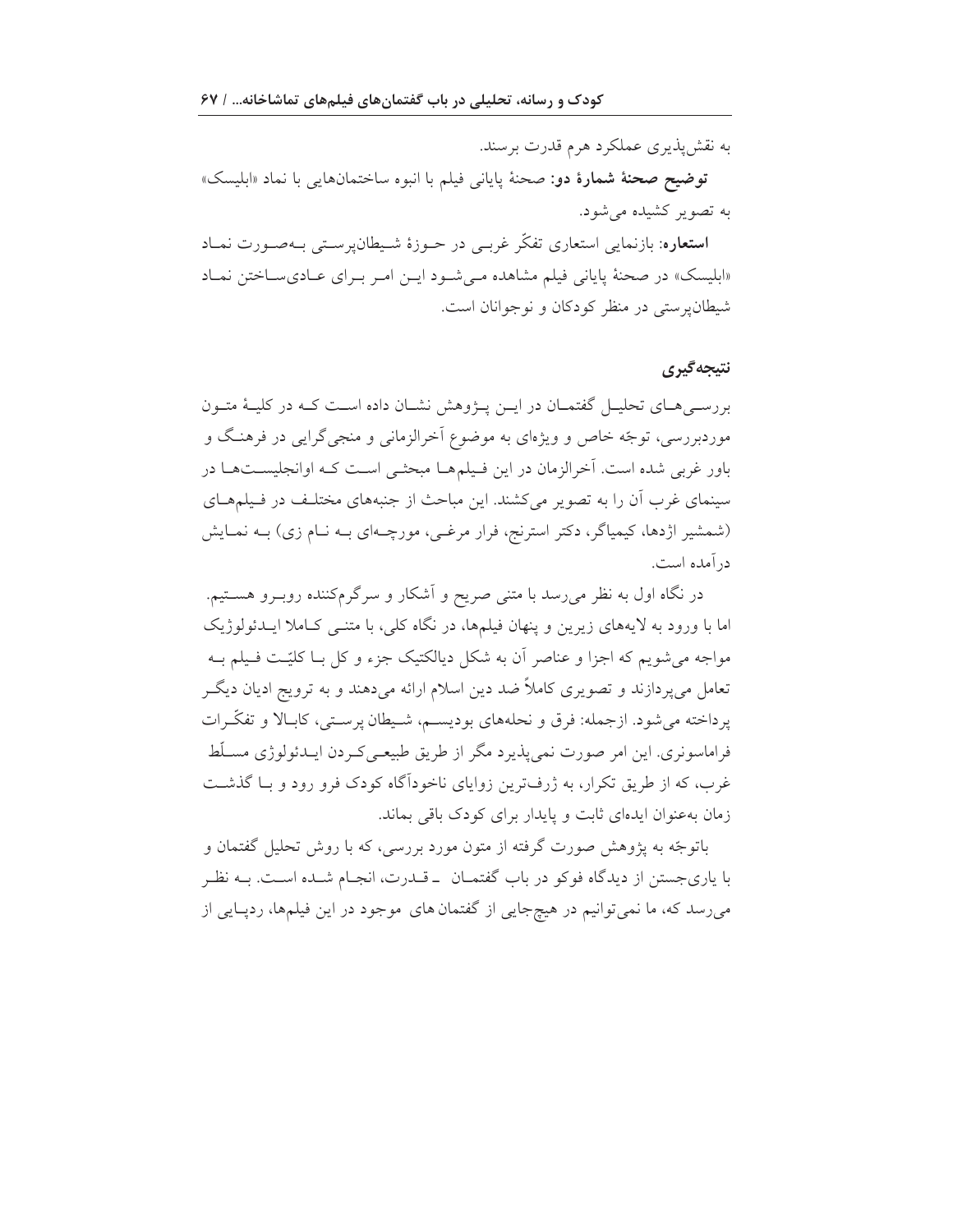قدرت را مشاهده نكنيم. از طرفي اين فيلمها، با نقش دو يهلوي خود، مي توانند بهعنوان ابزار ترويج و تبليغ خواست گفتمان حاكم، عمل كنند.

طبق گفته فوکو گفتمان، تابع جریان نشـر از یـک سـو و اشـاعه از سـوی دیگـر در تمامی جامعه است و نظامهای آموزشی مولد گفتمان هستند و آنها تحت تـأثیر ســاختار قدرت سیاسی جامعه قرار میگیرند، هـم بــه نــوعی تولیدکننــده و مســبب بازتولیــد آن می شوند. از این رو با بر رسی این متون، می تـوان بـه سیاسـتهـا و تصـمیم گیـریهـای فرهنگی سینمای غرب پی برد. کاملاً واضح است آنچه در این سـینما ســاخته مــیشــود برای سرگرمی نیست بلکه برای تزریق ایدهها و اندیشههای خود به مخاطبان هستند.

بنابراین، بر اساس تحلیل انتقادی گفتمان، این رسانه تبدیل به صـحنهٔ تاخـت و تـاز اندیشههای غربی شده، فیلمهایی که از برنامهٔ تماشاخانهٔ شبکهٔ پنج پخش میشود، سعی در القای دیدگاههای غربی داشته و از ترویج فرهنگ دین اسلام فاصله گرفته به تــرویج ادیان دیگر میپردازد. بدین طریق فرزندان ما را از فرهنگ دینی حاکم بر جامعه جـدا و فرهنگ مسلّط غرب را به مرور جایگزین فرهنگ دینی می کند.

از این رو مسئولان رسانهٔ ملی نباید اهداف کلانی را که رهبـر معظـم انقــلاب (نشــر اسلام، معرفی و ترویج فرهنگ و ارزشهای اسلام، تقویت و تکامـل معنویّـت جامعـه) برای رسانه تبیین کردند، از نظر دور بدارند و با خرید فیلمهای ارزان به پخش آندسته از فیلمهایی که برخلاف دیدگاههای رهبـری و درجهـت تـأمین اهـداف غـرب اسـت، بپردازند. از این رو در ادامه پیشنهادهایی برای دستاندرکاران ارائه می شود:

۱. ایجاد بستر مناسب علمی و منطقی در انتقال مفاهیم مذهبی، از طریق برنامـههـای سرگرم کننده، مثل فیلمهای سینمایی که رغبت کودکان و نوجوانان را برانگیزد و آنان را به تفکّر وادار و فراّیند تحوّل شناختی آنان را تسریع کند. اینگونه برنامههــا زمینــهٔ درک مفاهیم انتزاعی و متافیزیکی دین و اخلاق را فراهم می سازد.

٢. مركز تحقيقات صدا و سيما با پژوهشي دربـارهٔ نحـوهٔ برخـورد جهـان غـرب بـا اسلام در فیلمهای تماشاخانه میتواند کارگشای مفیدی برای مدیران و مسئولان رسانهٔ ملی باشد. از این رو موجبات افزایش آگاهی آنان را از اهداف و نیّات پشت صحنهٔ ایـن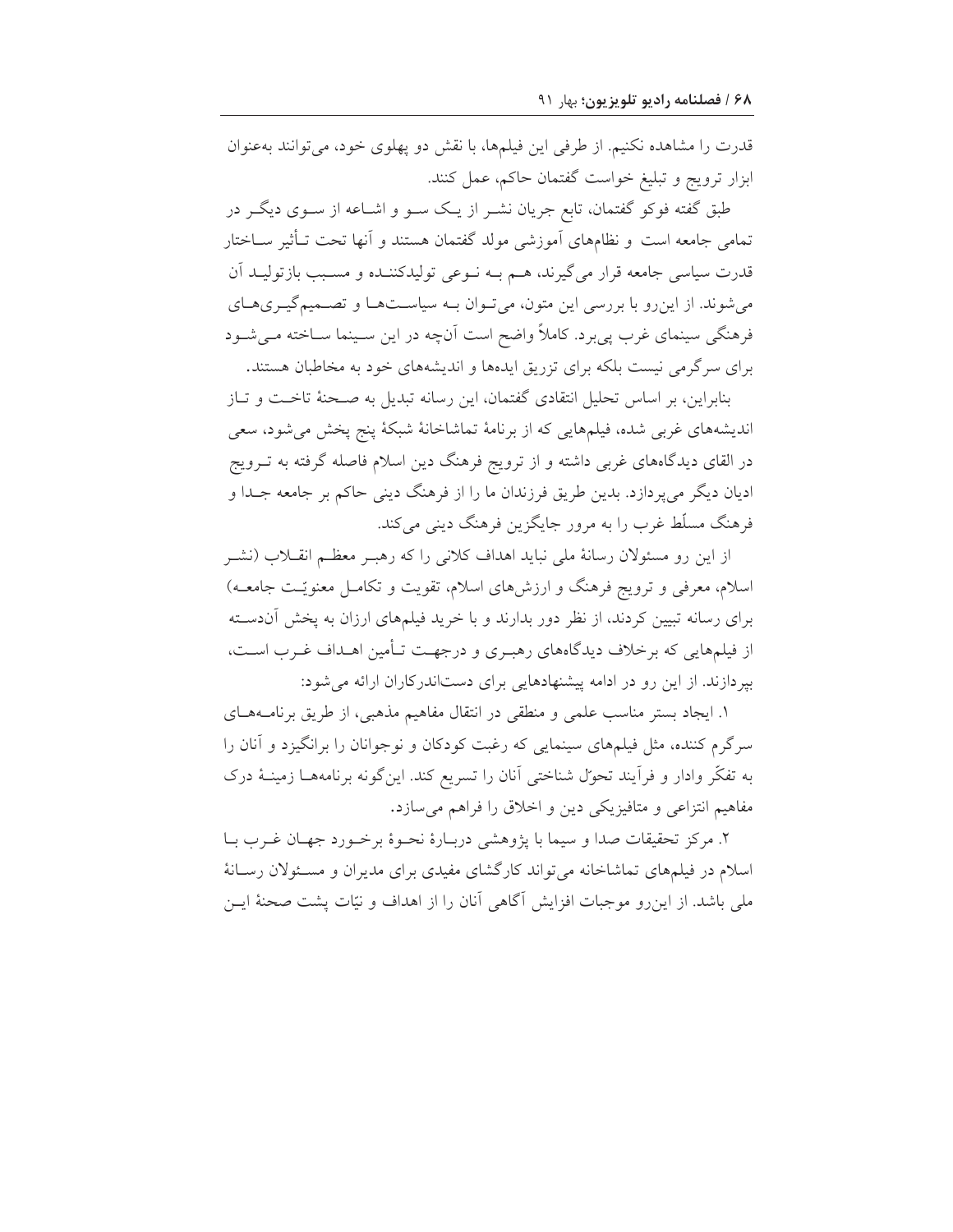فیلمها فراهم می سازد. براین اساس مسئولان و برنامهریزان رسانهٔ ملی موظّف خواهنـد شد، این اهداف را مورد مدّاقه قرار دهند و مانع از تولیـد و پخـش برنامـههـایی از ایـن دست شوند.

۳. در این مقاله ارزش های دینی در فیلمهای برنامهٔ تماشاخانه تحلیل شـد. ضـروری است تأثیر فیلمهای این برنامه بر روی کودکان و نوجوانان در تحقیقـی بــا روش کمّــی ازجمله تحلیل محتوا بررسی شود تا میزان تأثیر آن بر روی کودکان و نوجوانان سنجیده شو د.

۴. همانگونه که سینمای غرب در صدد پررنگکردن ایـدهمـا و اندیشـههـای خــود است و تمام تلاشش برای القای این اندیشهها بـا اسـتفاده از فنـون پیشـرفتهٔ هنـری بـه کودکان و نوجوانان است. در مقابل، ضروری است کـه مسـئولان و عوامـل توليـد مـا نهایت سعی خود را برای القای اندیشههای دینی و مذهبی، با استفاده از جـذابیتهـای بصری به این قشر از جامعه بنمایند تا هرچه سریعتر مانع از تأثیر تفکّر غربی به کودکان و نو جوانان شوند.

۵. برای شکل گیری هویت دینی در کودکان ونوجوانان، باید مطـابق تعـالیم اسـلامی عمل کرد زیرا هرگونه تناقض بین تعـالیم اسـلامی و ارزشهـای منتقـل شـده از طریـق تلویزیون، خود منجر به نوعی بیهویتی در بین این قشـر جامعـه مـیشـود. از ایـن٫رو، ضروری است، عوامل تولید از تعهد، تخصّص و مطالبــات عمیــق در کــار رســانهٔ دینــی برخوردار باشند و خود معتقد و عامل به آموزههای دینی باشند.

۶. اگرچه این فیلمها قبل از پخش ارزیابی می شوند؛ امّا پیشنهاد می شود، این فیلمهـا را کارشناسان ارزیابیخشی که تخصص در مباحث تحلیل گفتمان دارند، ازریابی کننـد تا رازها و لايههاي پنهان آن را دريابند.